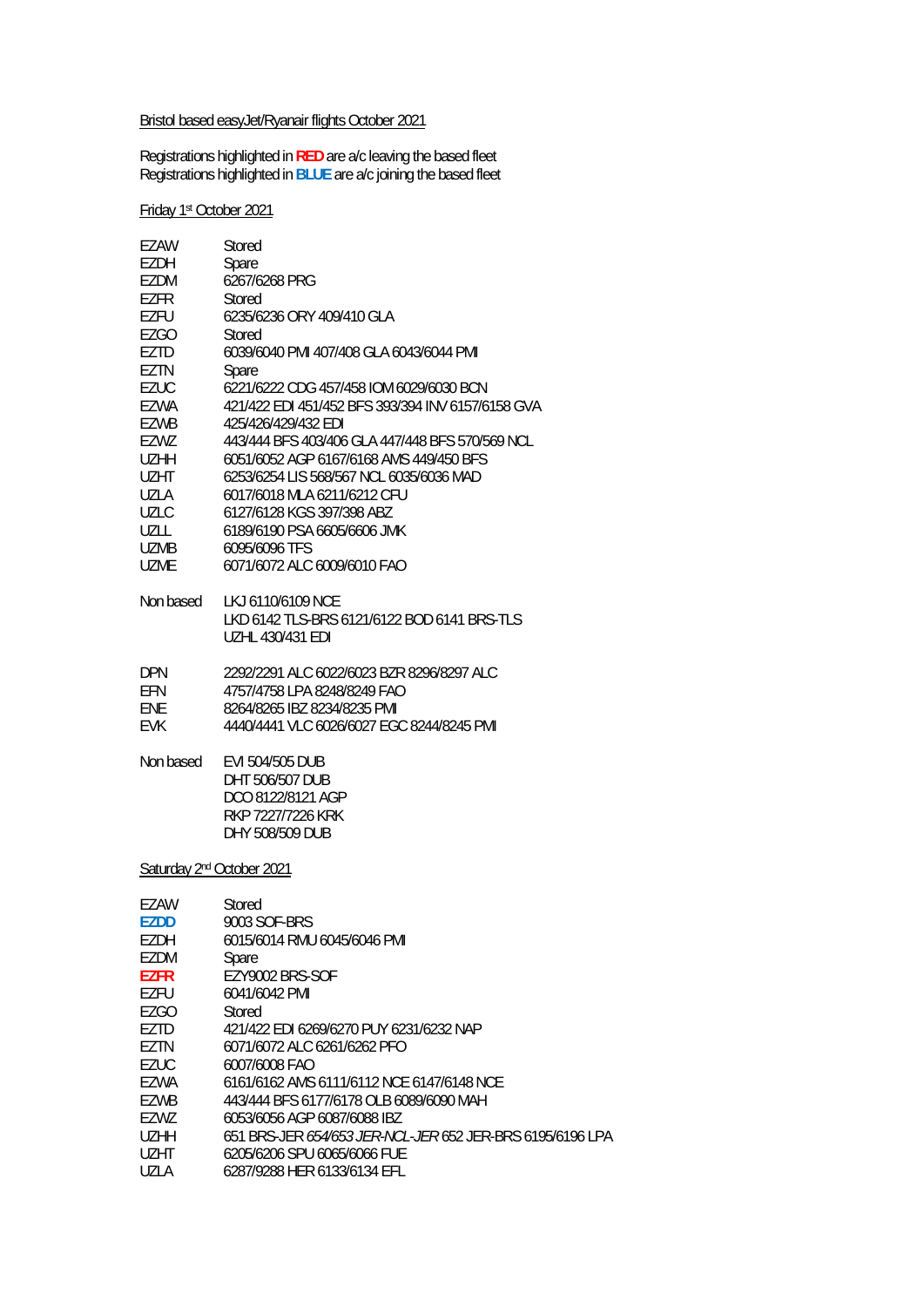| UZLC. | Spare                       |
|-------|-----------------------------|
| UZLL  | 6263/6264 LCA 6009/6010 FAO |
| UZMB  | 6193/6194 ACE               |
| UZME. | 6051/6052 AGP 6129/6130 ZTH |

Non based EZRZ 404/405 GLA

| <b>DPN</b> | 4135/4136 WMI 3385/3386 LIG 8244/8245 PMI |
|------------|-------------------------------------------|
| <b>FFN</b> | 8234/8235 PMI 7786/7787 CHO               |
| <b>FNF</b> | 4755/4756 ACF 8296/8297 ALC               |
| <b>FVK</b> | 4753/4754 TFS 8121/8122 AGP               |

Non based DWW 504/505 DUB RSS 8255/8254 GDN DYE 8249/8248 FAO RKW 8682/8681 KUN QAY 8263/8262 BGY RSI 8217/8216 POZ RKU 8207/8206 BUD QEK 5342/5341 OTP EFO 508/509 DUB

### Sunday 3rd October 2021

| EZAW        | 9005 BRS-BRS                                          |
|-------------|-------------------------------------------------------|
| EZDD        | Stored                                                |
| EZDH        | Spare                                                 |
| EZDM        | 6289/6290 PVK                                         |
| <b>EZFU</b> | Spare                                                 |
| <b>EZGO</b> | Stored                                                |
| EZTD        | 397/398 ABZ 6157/6158 GVA                             |
| EZTN        | Spare                                                 |
| <b>EZUC</b> | 6015/6014 RMU 6041/6042 PMI 570/569 NCL               |
| EZWA        | 6071/6072 ALC 6253/6254 LIS 393/394 INV 6035/6036 MAD |
| EZWB        | 6241/6242 BIO 6161/6162 AMS 427/428 EDI               |
| EZWZ        | 6051/6052 AGP 447/448 BFS 6223/6224 CDG               |
| <b>UZHH</b> | 451/452 BFS 566/565 NCL 6009/6010 FAO                 |
| <b>UZHT</b> | 6205/6206 SPU 6251/6252 DBV 449/450 BFS               |
| UZLA        | 6211/6212 CFU                                         |
| UZLC        | 6299/6300 GIB 445/446 BFS 6029/6030 BCN               |
| UZLL        | 6095/6096 TFS 405/406/407/408 GLA                     |
| <b>UZMB</b> | 6039/6040 PMI 425/426 EDI 6267/6268 PRG               |
| <b>UZME</b> | 6012/6013 RHO 6061/6062 ATH                           |
| Non based   | EZRZ 410/409 GLA                                      |
|             | LKM 6110/6109 NCE                                     |
|             | <b>UZHY 430/431 EDI</b>                               |
| <b>DPN</b>  | 8212/8213 WRO 8296/8297 ALC                           |
| EFN         | 8244/8245 PMI 2292/2291 ALC                           |
| <b>ENE</b>  | 505 BRS-DUB                                           |
| <b>ENW</b>  | 504 DUB-BRS 7226/7227 KRK 8202/8203 NOC 8248/8249 FAO |
| <b>EVK</b>  | 8121/8122 AGP 9336/9335 GRO                           |
|             |                                                       |
| Non based   | <b>ENW/ENE 504/505 DUB</b>                            |
|             | QDE 4573/4574 MXP                                     |
|             | DWK 506/507 DUB                                       |
|             | ESS 508/509 DUB                                       |
|             |                                                       |

Monday 4<sup>th</sup> October 2021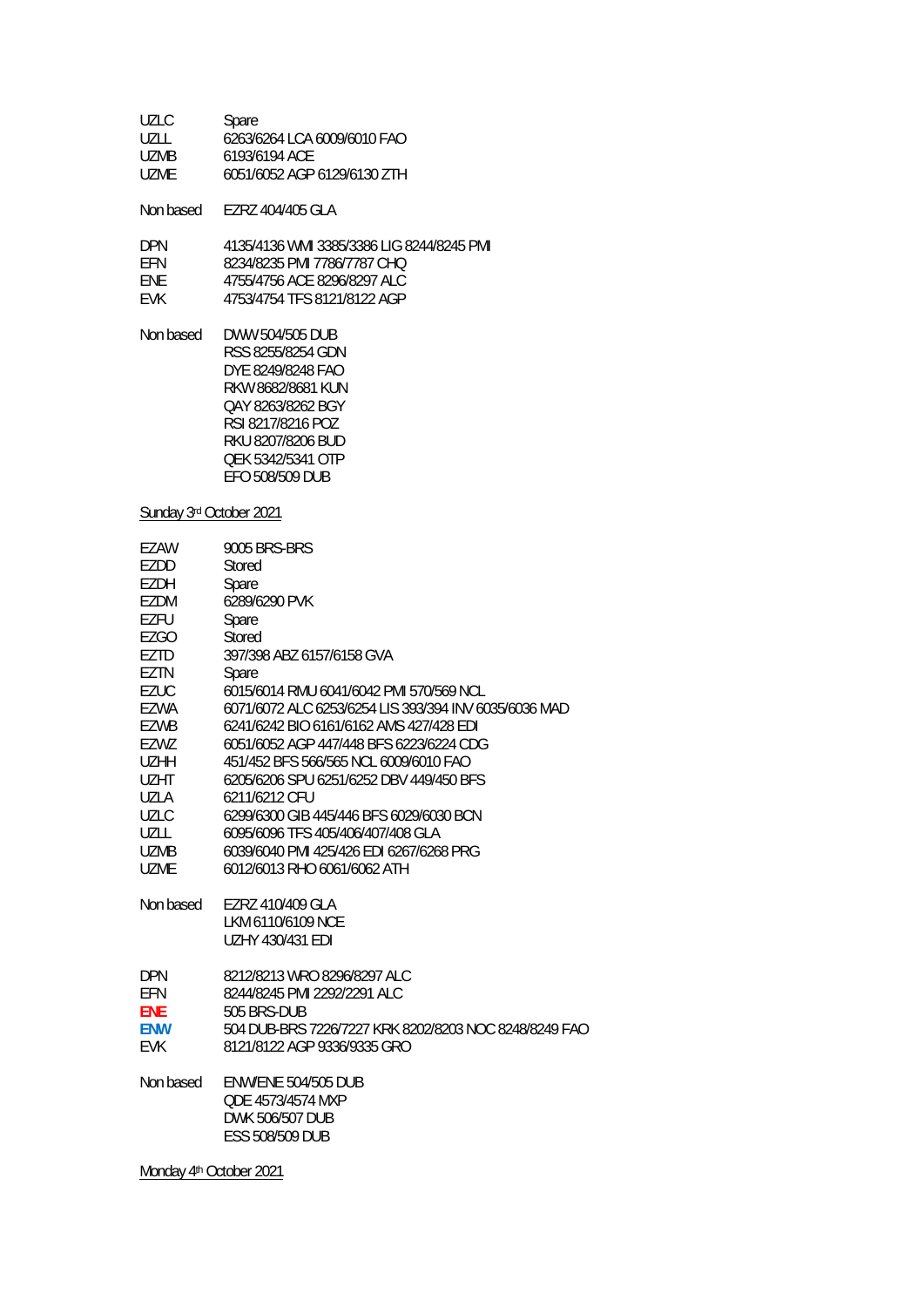| EZAW<br>EZDD<br>EZDH<br>EZDM<br>EZFU<br>EZGO<br>EZTD<br>EZTN<br><b>EZUC</b><br>EZWA<br>EZWB<br>EZWZ<br><b>UZHH</b><br><b>UZHT</b><br><b>UZLA</b><br><b>UZLC</b><br><b>UZLK</b><br><b>UZLL</b><br>UZMB<br><b>UZME</b> | Stored<br>Stored<br>6035/6036 MAD<br>Spare<br>6205/6206 SPU<br>Stored<br>421/422 EDI 6161/6162 AMS 407/408 GLA 6087/6088 IBZ<br>401/402 GLA 6015/6014 RMU 457/458 IOM<br>445/446 BFS 393/394 INV 451/452 BFS 6009/6010 FAO<br>6017/6018 MLA<br>566/565 NCL 6041/6042 PMI 397/398 ABZ<br>443/444 BFS 6071/6072 ALC 447/448 BFS<br>6051/6052 AGP 6237/6238 BER 6157/6158 GVA<br>6221/6222 CDG 403/406 GLA 6235/6236 ORY 570/569 NCL<br>6127/6128 KGS 6211/6212 CFU<br>6173/6174 CTA<br>6262 PFO-BRS<br>6261 BRS-PFO<br>5245/6246 FNC 6195/6196 LPA<br><b>6601 BRS-JTR</b> |
|----------------------------------------------------------------------------------------------------------------------------------------------------------------------------------------------------------------------|-------------------------------------------------------------------------------------------------------------------------------------------------------------------------------------------------------------------------------------------------------------------------------------------------------------------------------------------------------------------------------------------------------------------------------------------------------------------------------------------------------------------------------------------------------------------------|
| <b>UZMI</b><br>Non based                                                                                                                                                                                             | 6602 JTR-BRS<br><b>IJI 6110/6109 NCE</b><br><b>UZHY 424/423 EDI</b><br>LQZ 6142 TLS-BRS 6121/6122 BOD 6141 BRS-TLS                                                                                                                                                                                                                                                                                                                                                                                                                                                      |
| <b>DPN</b><br>EFN<br>ENW<br><b>EVK</b>                                                                                                                                                                               | <b>UZHL 430/431 EDI</b><br>7226/7227 KRK 6026/6027 EGC 8296/8297 ALC<br>2292/2291 ALC 8248/8249 FAO<br>4757/4758 LPA 8264/8265 IBZ<br>4440/4441 VLC 8202//203 NOC 8244/8245 PMI                                                                                                                                                                                                                                                                                                                                                                                         |
| Non based                                                                                                                                                                                                            | DYZ 504/505 DUB<br>ENH 8122/8121 AGP<br><b>DLK 506/507 DUB</b>                                                                                                                                                                                                                                                                                                                                                                                                                                                                                                          |
| Tuesday 5 <sup>th</sup> October 2021                                                                                                                                                                                 |                                                                                                                                                                                                                                                                                                                                                                                                                                                                                                                                                                         |
| EZAW<br>EZDD<br>EZDH<br><b>EZDM</b><br>EZFU<br><b>EZGO</b><br>EZTD<br>EZTN<br><b>EZUC</b><br>EZWA<br>EZWB<br>EZWZ<br><b>UZHH</b><br><b>UZHT</b><br>UZLA<br><b>UZLC</b><br><b>UZLK</b><br><b>UZMB</b><br><b>UZMI</b>  | Stored<br>Stored<br>6269/6270 PUY<br>6089/6090 MAH 570/569 NCL<br>Spare<br>Stored<br>6231/6232 NAP 405/406 GLA<br>6051/6052 AGP 427/428 EDI 6147/6148 OPO<br>Spare<br>421/422 EDI 393/394 INV<br>6299/6300 GIB<br>401/402 GLA 651 BRS-JER 654/653 JER-NCL-JER 652 JER-BRS<br>6189/6190 PSA 447/448 BFS<br>443/444 BFS 6071/6072 ALC<br>6039/6040 PMI 6007/6008 FAO<br>6205/6206 SPU 6253/6254 LIS<br>6095/6096 TFS<br>6263/6264 LCA<br>6193/6194 ACE 6009/6010 FAO                                                                                                      |
| <b>DPN</b>                                                                                                                                                                                                           | 8206/8207 BUD                                                                                                                                                                                                                                                                                                                                                                                                                                                                                                                                                           |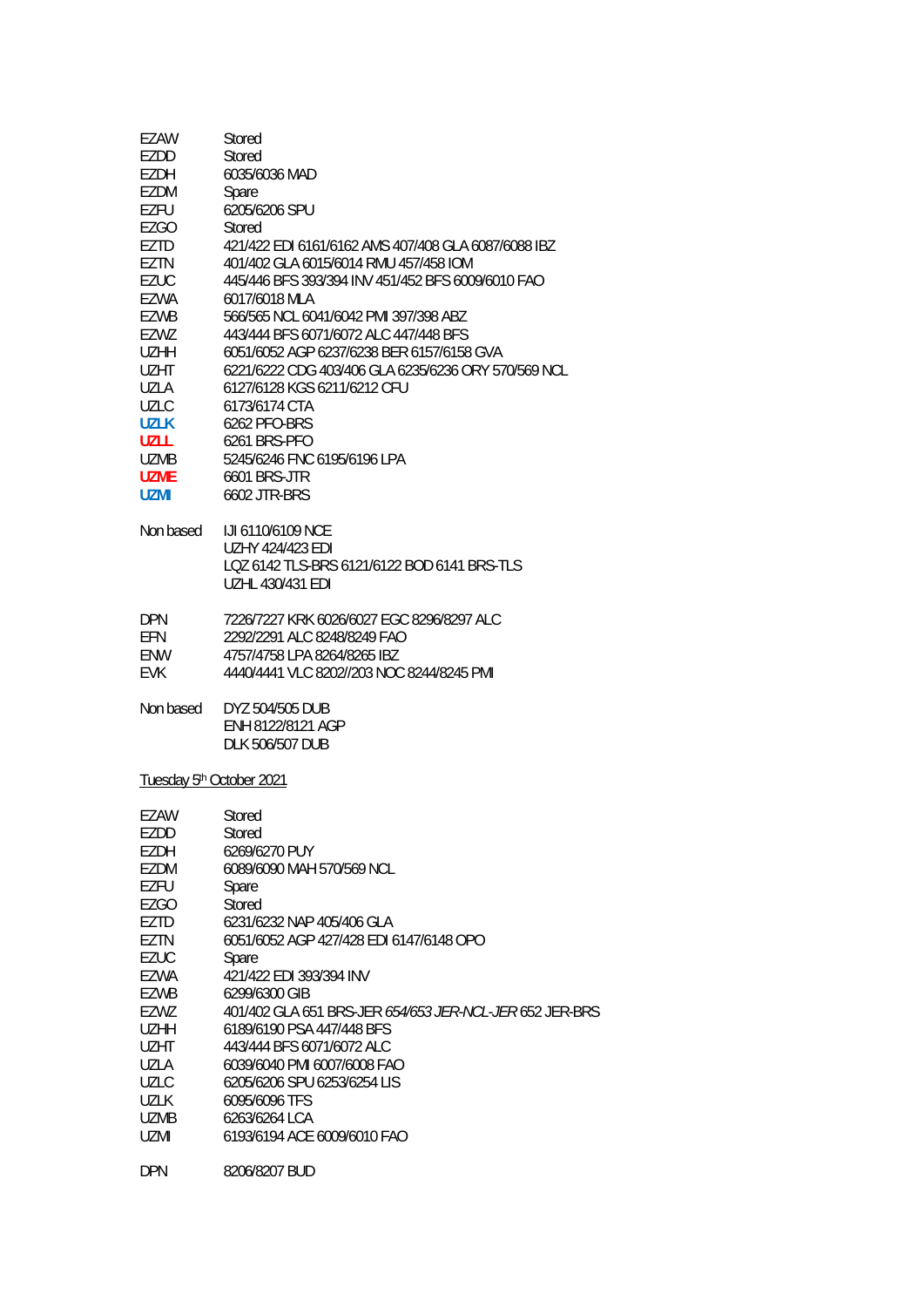| EFN<br>ENW<br><b>EVK</b>                                                                                                                                                         | 4753/4754 TFS 4135/4136 WMI<br>5341/5342 OTP 3385/3386 LIG<br>4755/4756 ACE 8248/8249 FAO                                                                                                                                                                                                                                                                                                                                                            |
|----------------------------------------------------------------------------------------------------------------------------------------------------------------------------------|------------------------------------------------------------------------------------------------------------------------------------------------------------------------------------------------------------------------------------------------------------------------------------------------------------------------------------------------------------------------------------------------------------------------------------------------------|
| Non based                                                                                                                                                                        | RKD 8217/8216 POZ<br>GXG 8122/8121 AGP<br>DPL 8235/8234 PMI<br>QBK 8263/8262 BGY<br>DAO 8245/8244 PMI<br><b>DCJ 506/507 DUB</b><br>EMP 8297/8296 ALC<br>RKO 8682/8681 KUN                                                                                                                                                                                                                                                                            |
|                                                                                                                                                                                  | Wednesday 6th October 2021                                                                                                                                                                                                                                                                                                                                                                                                                           |
| <b>EZAB</b><br>EZAW<br>EZDD<br>EZDH<br>EZDM<br>EZFU<br>EZGO<br>EZTD<br>EZTN<br><b>EZUC</b><br>EZWA<br>EZWB<br>EZWZ<br>UZHH<br>UZHT<br>UZLA<br><b>UZLC</b><br><b>UZLK</b><br>UZMB | 422 EDI-BRS 6015/6014 RMU<br>Stored<br>Stored<br>Spare<br>Spare<br>421 BRS-EDI<br>Stored<br>6039/6040 PMI 6061/6062 ATH<br>443/444 BFS 6071/6072 ALC 6009/6010 FAO<br>6251/6252 DBV 393/394 INV 397/398 ABZ<br>Spare<br>6289/6290 PVK 427/428 EDI 570/569 NCL<br>4175/4176 GVA<br>401/402 GLA 6087/6089 IBZ 6133/6134 EFL<br>6095/6096 TFS<br>6012/6013 RHO 449/450 BFS<br>6065/6066 FUE 405/406 GLA<br>6051/6052 AGP 6261/6262 PFO<br>6287/6288 HER |
| <b>UZMI</b>                                                                                                                                                                      | 6129/6130 ZTH                                                                                                                                                                                                                                                                                                                                                                                                                                        |
| Non based<br><b>DPN</b><br>EFN<br><b>ENG</b><br>ENW<br><b>EVK</b>                                                                                                                | LJU 6110/6109 NCE<br>8212/8213 WRO 9336/9335 GRO 8296/8297 ALC<br>8254/8255 GDN 8202/8203 NOC 8264/8265 IBZ<br>8249 FAO-BRS<br>7786/7787 CHQ<br>8121/8122 AGP 8248 BRS-FAO                                                                                                                                                                                                                                                                           |
| Non based                                                                                                                                                                        | DHN 8245/8244 PMI<br>DLJ 2291/2292 ALC<br>QAI 4573/4574 MXP<br>EVF 506/507 DUB                                                                                                                                                                                                                                                                                                                                                                       |
| Thursday 7 <sup>th</sup> October 2021                                                                                                                                            |                                                                                                                                                                                                                                                                                                                                                                                                                                                      |
| EZAB<br>EZAW<br>EZDD<br>EZDH<br>EZDM<br>EZGO<br>EZTD                                                                                                                             | Spare<br>Stored<br>Stored<br>6223/6224 CDG 6029/6030 BCN<br>6205/6206 SPU<br>Stored<br>Spare                                                                                                                                                                                                                                                                                                                                                         |

- EZTN Spare
- EZUC 427/428/429/432 EDI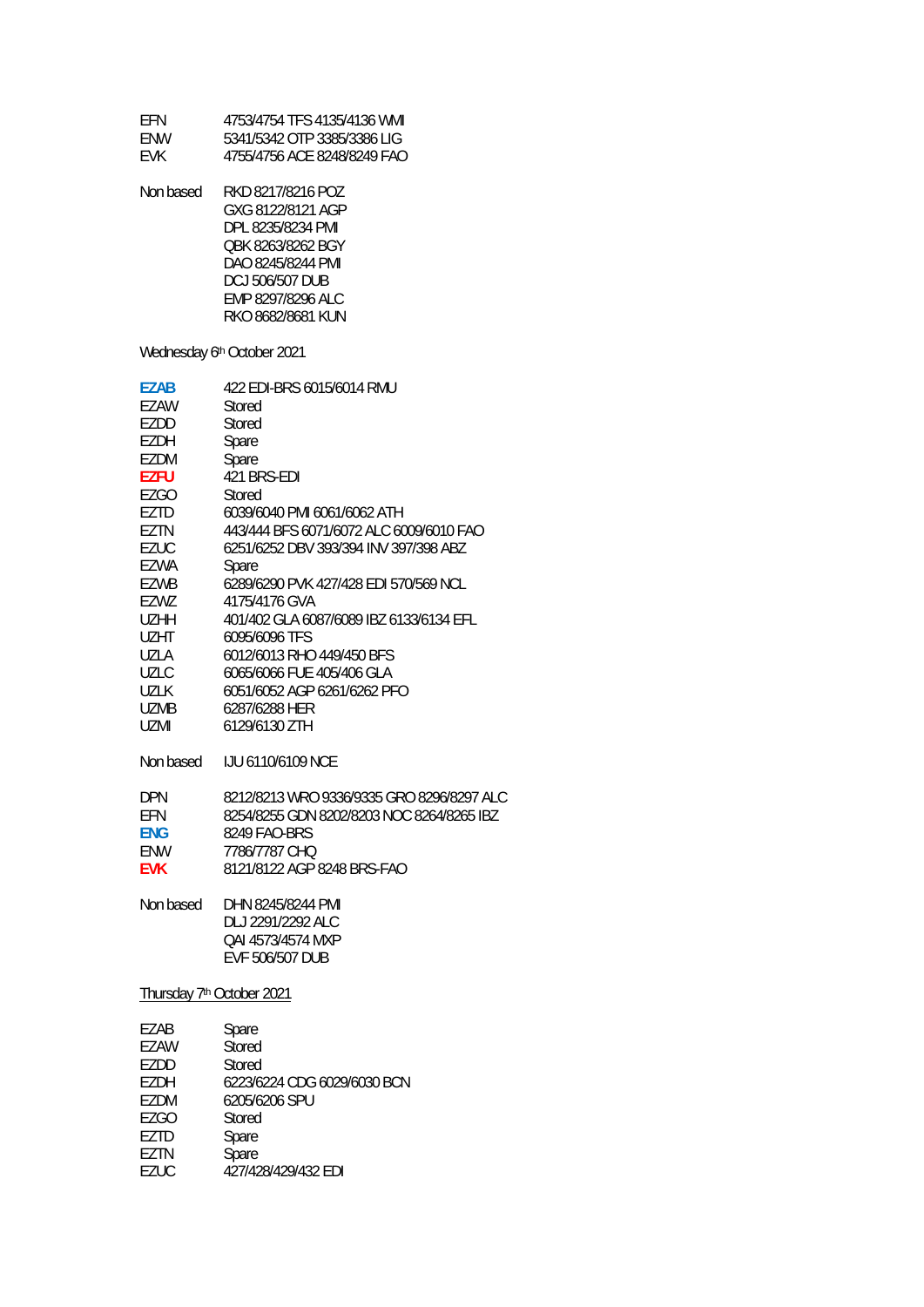| FZWA      | 401/402 GLA 6041/6042 PMI                          |
|-----------|----------------------------------------------------|
| F7WB      | 443/444 BFS 6071/6072 ALC                          |
| F7W7      | 568/567 NCL 6167/6168 AMS 449/450 BFS              |
| U7HH      | 651 BRS-JER <i>654/653 JER-NCL-JER</i> 652 JER-BRS |
| UZHT      | 6299/6300 GIB 393/394 INV 6035/6036 MAD            |
| UZI A     | 421/422 EDI 451/452/447/448 BFS 570/569 NCL        |
| UZLC.     | 6245/6246 FNC 405/406/407/408 GLA                  |
| 1171 K    | 6015/6014 RMU 6237/6238 BER 6009/6010 FAO          |
| UZMB      | 6095/6096 TFS                                      |
| UZMI      | 6051/6052 AGP                                      |
|           |                                                    |
| Non based | <b>F7FU 430/431 FDI</b>                            |
|           |                                                    |
| DPN       | 8248/8249 FAO 8296/8297 ALC                        |

| FFN  | 4755/4756 ACE 8244/8245 PMI |
|------|-----------------------------|
| ENG. | 5341/5342 OTP 8121/8122 AGP |
| ENW  | 4753/4754 TFS 7226/7227 KRK |

| Non based | DHX 2291/2292 ALC |
|-----------|-------------------|
|           | DYE 504/505 DUB   |

### Friday 8th October 2021

| EZAB        | Spare                                                                  |
|-------------|------------------------------------------------------------------------|
| <b>EZAW</b> | 9001 BRS-LTN                                                           |
| EZDD        | Stored                                                                 |
| EZDH        | 6167/6168 AMS 449/450 BFS                                              |
| <b>EZDL</b> | 9002 LTN-BRS                                                           |
| EZDM        | 6267/6268 PRG 6235/6236 ORY 409/410 GLA                                |
| EZGO        | Stored                                                                 |
| EZTD        | 6017/6018 MLA 6211/6212 CFU                                            |
| EZTN        | 6127/6128 KGS 397/398 ABZ                                              |
| <b>EZUC</b> | 6221/6222 CDG 457/458 IOM 6029/6030 BCN                                |
| EZWA        | Spare                                                                  |
| <b>EZWB</b> | 6253/6254 LIS 568/567 NCL 6035/6036 MAD                                |
| EZWZ        | 6039/6040 PMI 407/408 GLA 6043/6044 PMI                                |
| <b>UZHH</b> | 6189/6190 PSA 6605/6606 JMK                                            |
| <b>UZHT</b> | 443/444 BFS 403/406 GLA 447/448 BFS 570/569 NCL                        |
| UZLA        | 421/422 EDI 451/452 BFS 425/426/429/432 EDI                            |
| <b>UZLC</b> | 6051/6052 AGP 393/394 INV 6157/6158 GVA                                |
| <b>UZLK</b> | 6095/6096 TFS                                                          |
| <b>UZMB</b> | 6009/6010 FAO                                                          |
| <b>UZMI</b> | 6071/6072 ALC                                                          |
| Non based   | LOD 6142 TLS-BRS 6121/6122 BOD 6141 BRS-TLS<br><b>UZHL 430/431 EDI</b> |
| <b>DPN</b>  | 2292/2291 ALC 8234/8235 PMI                                            |
| EFN         | 8264/8265 IBZ 6026/6027 EGC 8244/8245 PMI                              |
| <b>ENG</b>  | 4757/4758 LPA 8248/8249 FAO                                            |
| <b>ENW</b>  | 4440/4441 VLC 6022/6023 BZR 8296/8297 ALC                              |
|             |                                                                        |
| Non based   | <b>ENO 504/505 DUB</b>                                                 |
|             | DLB 506/507 DUB                                                        |
|             | DCM 8122/8121 AGP                                                      |
|             | <b>DWK 508/509 DUB</b>                                                 |
|             | RST 7227/7226 KRK                                                      |

Saturday 9<sup>th</sup> October 2021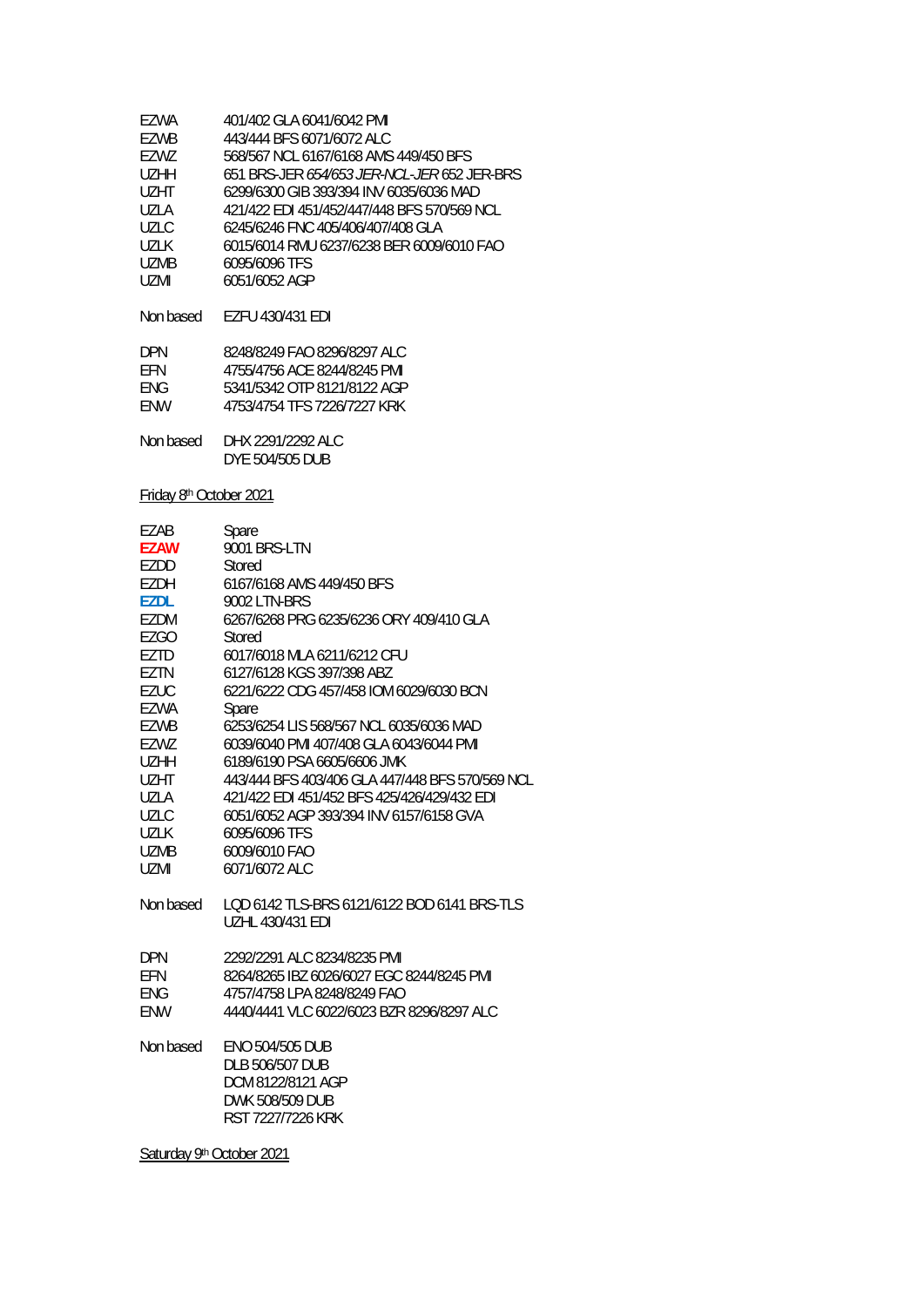| EZAB                     | Spare                                                                |
|--------------------------|----------------------------------------------------------------------|
| EZDD                     | <b>Stored</b>                                                        |
| EZDH                     | 6007/6008 FAO 6045/6046 PMI                                          |
| EZDL                     | Stored                                                               |
| EZDM                     | 6111/6112 NCE 6147/6148 OPO                                          |
| EZGO                     | Stored                                                               |
| EZTD                     | Spare                                                                |
| EZTN                     | 6263/6264 LCA 6009/6010 FAO                                          |
| <b>EZUC</b>              | 443/444 BFS 6177/6178 OLB 6089/6090 MAH                              |
| EZWA                     | 6205/6206 SPU 6065/6066 FUE                                          |
| EZWB                     | Spare                                                                |
| EZWZ                     | 6015/6014 RMU 6041/6042 PMI                                          |
| <b>UZHH</b>              | 651 BRS-JER 654/653 JER-NCL-JER 652 JER-BRS 6195/6196 LPA            |
| <b>UZHT</b>              | 421/422 EDI 6269/6270 PUY 6231/6232 NAP                              |
| <b>UZLA</b>              | 6287/6288 HER 6133/6134 EFL                                          |
| <b>UZLC</b>              | 6053/6056 AGP 6087/6088 IBZ                                          |
| <b>UZLK</b>              | 6071/6072 ALC 6261/6262 PFO                                          |
| UZMB                     | 6193/6194 ACE                                                        |
| <b>UZMI</b>              | 6051/6052 AGP 6129/6130 ZTH                                          |
|                          |                                                                      |
| <b>DPN</b>               | 4135/4136 WMI 3385/3386 LIG 8244/8245 PMI                            |
| EFN                      | 4755/4756 ACE 8296/8297 ALC                                          |
| <b>ENG</b>               | 8234/8235 PMI 7786/7787 CHQ                                          |
| <b>ENW</b>               | 4753/4754 TFS 8121/8122 AGP                                          |
|                          |                                                                      |
| Non based                | RSC 8255/8254 GDN                                                    |
|                          | DLB 504/505 DUB                                                      |
|                          | DYV 8249/8248 FAO                                                    |
|                          | RKW 8682/8681 KUN                                                    |
|                          | QCH 8263/8262 BGY                                                    |
|                          | RKC 8217/8216 POZ                                                    |
|                          | RKI 8207/8206 BUD                                                    |
|                          | QAR 5342/5341 OTP                                                    |
|                          | EBC 508/509 DUB                                                      |
|                          |                                                                      |
| Sunday 10th October 2021 |                                                                      |
| EZAB                     | 6041/6042 PMI 570/569 NCL                                            |
| EZDD                     | Stored                                                               |
| EZDH                     | Spare                                                                |
| EZDL                     | Stored                                                               |
| EZDM                     | 6015/6014 RMU                                                        |
| <b>EZGO</b>              | Stored                                                               |
| EZTD                     | 6289/6290 PVK 566/565 NCL 6009/6010 FAO                              |
| <b>EZTN</b>              | 6071/6072 ALC 397/398 ABZ 6157 BRS-GVA                               |
| <b>EZUC</b>              | 6253/6254 LIS 393/394 INV 6035/6036 MAD                              |
| <b>EZUO</b>              | 6158 GVA-BRS                                                         |
|                          |                                                                      |
| EZWA<br><b>EZWB</b>      | Spare                                                                |
|                          | 6095/6096 TFS 427/428 EDI<br>6051/6052 AGP 445/446 BFS 6029/6030 BCN |
| EZWZ                     |                                                                      |
| <b>UZHH</b>              | 6205/6206 SPU 6251/6252 DBV 449/450 BFS                              |
| <b>UZHT</b>              | 6299/6300 GIB 6211/6212 CFU                                          |
| <b>UZLA</b>              | 6257/6258 DLM                                                        |
| <b>UZLC</b>              | 451/452 BFS 447/448 BFS 6223/6224 CDG                                |
| <b>UZLK</b>              | 6241/6242 BIO 6161/6162 AMS 405/406/407/408 GLA                      |
| <b>UZMB</b>              | 6039/6040 PMI 425/426 EDI 6267/6268 PRG                              |
| UZMI                     | 6012/6013 RHO 6061/6062 ATH                                          |

Non based EZPE 410/409 GLA LQN 6110/6109 NCE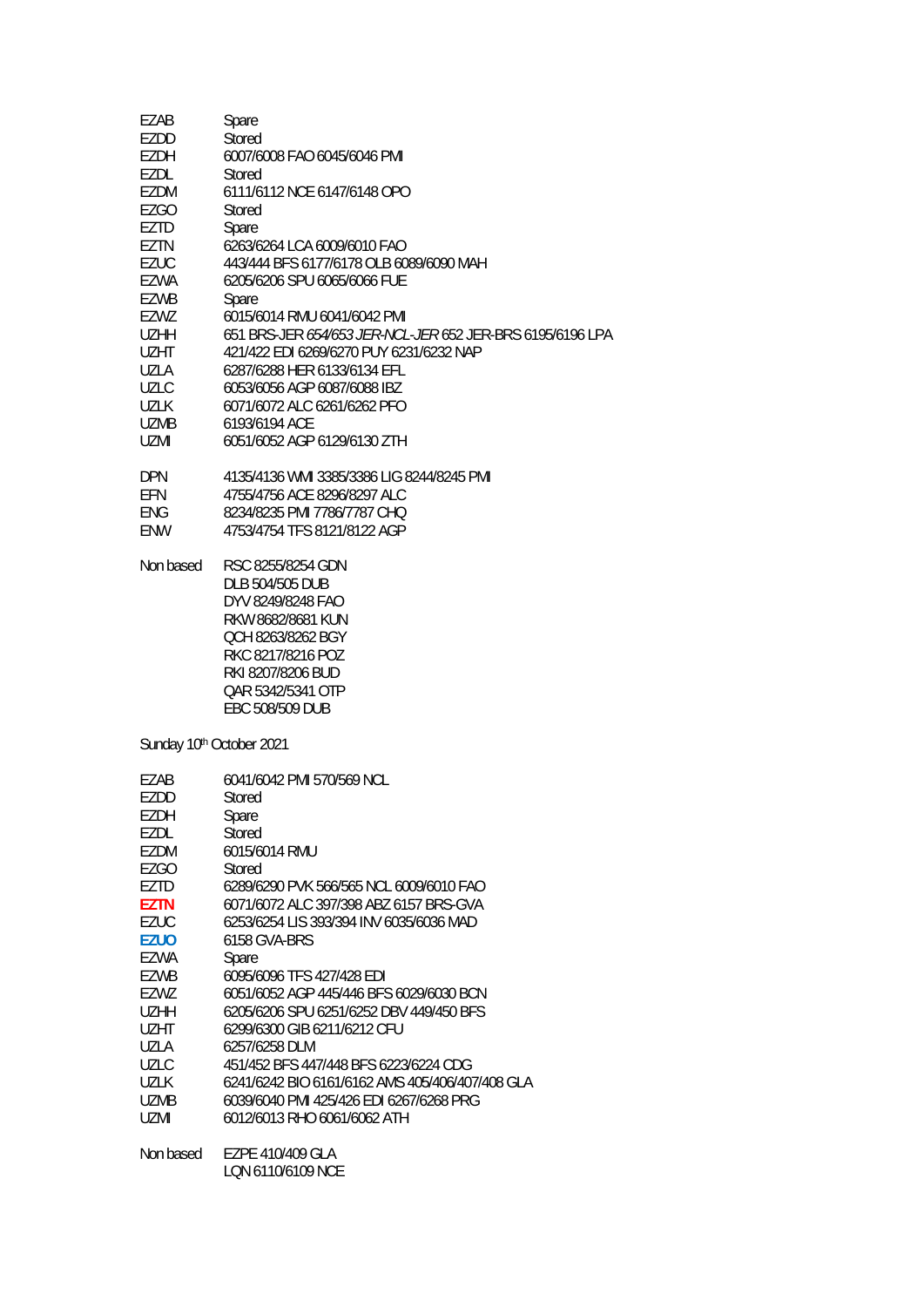### EZBX 430/431 EDI

| DPN.       | 8212/8213 WRO 8296/8297 ALC               |
|------------|-------------------------------------------|
| <b>FFN</b> | 8121/8122 AGP 9336/9335 GRO               |
| <b>FNG</b> | 7226/7227 KRK 8202/8203 NOC 8248/8249 FAO |
| <b>FNR</b> | 2291 ALC-BRS                              |
| <b>FNW</b> | 8244/8245 PMI 2292 BRS-ALC                |

Non based EKS 504/505 DUB QBX 4573/4574 MXP DHW 506/507 DUB EKH 508/509 DUB

# Monday 11<sup>th</sup> October 2021

| EZAB<br>EZDD<br>EZDH<br>EZDL<br>EZDM<br><b>EZGO</b><br>EZTD<br>EZUC<br>EZUO<br><b>EZWA</b><br><b>EZWB</b><br>EZWZ<br><b>UZHH</b><br><b>UZHS</b><br>UZHT<br><b>UZLA</b><br><b>UZLC</b><br><b>UZLK</b><br><b>UZMB</b><br><b>UZMD</b><br>UZMI | Spare<br>Stored<br>6173/6174 CTA 6017/6018 MLA<br>Stored<br>Spare<br>Stored<br>6221/6222 CDG 403/404 GLA 6235/6236 ORY 570/569 NCL<br>Spare<br>6261/6262 PFO 6211/6212 CFU<br>566/565 NCL 6041/6042 PMI 397/398 ABZ<br>Spare<br>445/446 BFS 393/394 INV 407/408 GLA 6087/6088 IBZ<br>401 BRS-GLA<br>402 GLA-BRS 6015/6014 RMU 457/458 IOM<br>6051/6052 AGP 6237/6238 BER 6157/6158 GVA<br>421/422 EDI 6161/6162 AMS 451/452 BFS 6009/6010 FAO<br>443/444 BFS 6071/6072 ALC 447/448 BFS<br>6127/6128 KGS 6035/6036 MAD<br><b>6601 BRS-JTR</b><br>6602 JTR-BRS<br>6245/6246 FNC 6195/6196 LPA |  |
|--------------------------------------------------------------------------------------------------------------------------------------------------------------------------------------------------------------------------------------------|---------------------------------------------------------------------------------------------------------------------------------------------------------------------------------------------------------------------------------------------------------------------------------------------------------------------------------------------------------------------------------------------------------------------------------------------------------------------------------------------------------------------------------------------------------------------------------------------|--|
| Non based                                                                                                                                                                                                                                  | LOR 6110/6109 NCE<br><b>UZHY 424/423 EDI</b><br>LKC 6142 TLS-BRS 6121/6122 BOD 6141 BRS-TLS<br>EZTG 430/431 EDI                                                                                                                                                                                                                                                                                                                                                                                                                                                                             |  |
| <b>DPN</b><br>EFN<br><b>ENG</b><br><b>ENR</b>                                                                                                                                                                                              | 7226/7227 KRK 6026/6027 EGC 8296/8297 ALC<br>4440/4441 VLD 6022/6023 BZR 6244/8245 PMI<br>4757/4758 LPA 8264/8265 IBZ<br>2292/2291 ALC 8248/8249 FAO                                                                                                                                                                                                                                                                                                                                                                                                                                        |  |
| Non based                                                                                                                                                                                                                                  | DHO 504/505 DUB<br>EBP 8122/8121 AGP<br><b>DCK 506/507 DUB</b>                                                                                                                                                                                                                                                                                                                                                                                                                                                                                                                              |  |
| Tuesday 12th October 2021                                                                                                                                                                                                                  |                                                                                                                                                                                                                                                                                                                                                                                                                                                                                                                                                                                             |  |
| <b>EZAB</b>                                                                                                                                                                                                                                | 6269/6270 PUY                                                                                                                                                                                                                                                                                                                                                                                                                                                                                                                                                                               |  |

| 6089/6090 MAH 570/569 NCL |
|---------------------------|
|                           |
|                           |
|                           |
|                           |
|                           |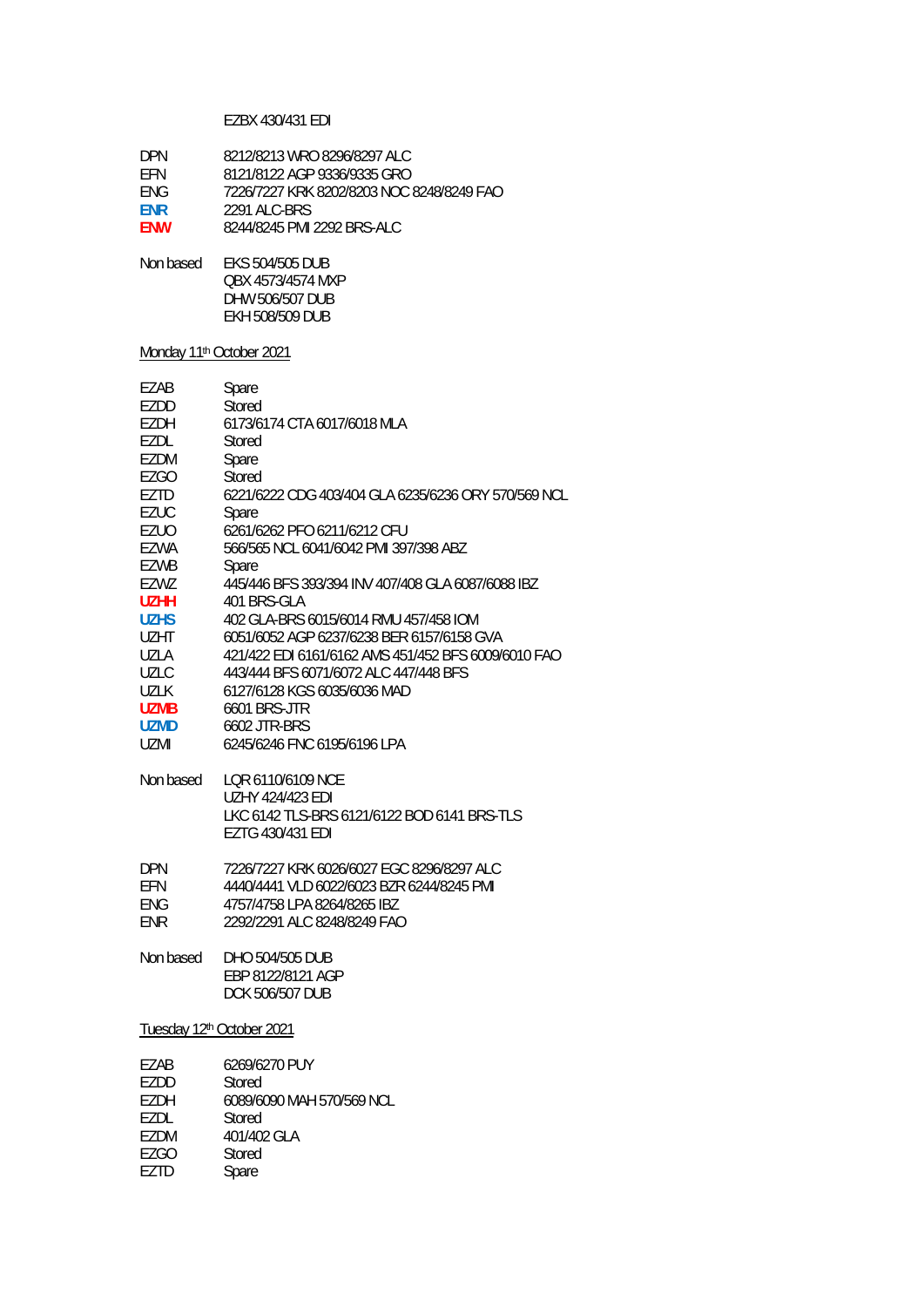| <b>EZUC</b> | 6231/6232 NAP 405/406 GLA                                                                                                                            |
|-------------|------------------------------------------------------------------------------------------------------------------------------------------------------|
| EZUO        | 6039/6040 PMI 427/428 EDI 6147/6148 OPO                                                                                                              |
| EZWA        | 421/4222 EDI 393/394 INV 447/448 BFS                                                                                                                 |
| EZWB        | 6193/6194 ACE                                                                                                                                        |
| EZWZ        | 443/444 BFS 6071/6072 ALC                                                                                                                            |
| <b>UZHS</b> | 6095/6096 TFS                                                                                                                                        |
| <b>UZHT</b> | 6051/6052 AGP 6007/6008 FAO                                                                                                                          |
| <b>UZLA</b> | 6299/6300 GIB 6253/6254 LIS                                                                                                                          |
| <b>UZLC</b> | 6205/6206 SPU 651 BRS-JER 654/653 JER-NCL-JER 652 JER-BRS                                                                                            |
| <b>UZLK</b> | 6189/6190 PSA 6281/6282 HRG                                                                                                                          |
| <b>UZMD</b> | Spare                                                                                                                                                |
| UZMI        | 6263/6264 LCA 6009/6010 FAO                                                                                                                          |
| <b>DPN</b>  | 5341/5342 OTP 3385/3386 LIG                                                                                                                          |
| EFN         | 4755/4756 ACE 8248/8249 FAO                                                                                                                          |
| <b>ENG</b>  | 8206/8207 BUD                                                                                                                                        |
| <b>ENR</b>  | 4753/4754 TFS 4135/4136 WMI                                                                                                                          |
| Non based   | RKD 8217/8216 POZ<br>DCM 8122/8121 AGP<br>DHN 8235/8234 PMI<br>QBC 8263/8262 BGY<br><b>ENK 506/507 DUB</b><br>EBI 8297/8296 ALC<br>RKO 8682/8681 KUN |
|             | Wednesday 13th October 2021                                                                                                                          |
| EZAB        | 6289/6290 PVK 6061/6062 ATH                                                                                                                          |
| EZDD        | Stored                                                                                                                                               |
| <b>EZDH</b> | 393/394 INV 397/398 ABZ                                                                                                                              |
| EZDL        | Stored                                                                                                                                               |
| EZDM        | Spare                                                                                                                                                |
| <b>EZGO</b> | Stored                                                                                                                                               |
| EZTD        | 405/406 GLA 449/450 BFS                                                                                                                              |
| <b>EZUC</b> | 401/402 GLA 6087/6088 IBZ 6133/6134 EFL                                                                                                              |
| EZUO        | 6051/6052 AGP 6261/6262 PFO                                                                                                                          |
| EZWA        | 6095/6096 TFS 6009/6010 FAO                                                                                                                          |
| <b>EZWB</b> | 421/422 EDI 6015/6014 RMU                                                                                                                            |
| EZWZ        | 6039/6040 PMI 427/428 EDI 570/569 NCL                                                                                                                |
| <b>UZHS</b> | 443/444 BFS 6071/6072 ALC 4175/4176 GVA                                                                                                              |
| <b>UZHT</b> | Spare                                                                                                                                                |
| UZLA        | 6251/6252 DBV                                                                                                                                        |
| <b>UZLC</b> | 6257/6258 DLM                                                                                                                                        |
| <b>UZLK</b> | 6012/6013 RHO                                                                                                                                        |
| UZMD        | 6129/6130 ZTH                                                                                                                                        |
| <b>UZMI</b> | 6287/6288 HER                                                                                                                                        |
| Non based   | <b>IJU 6110/6109 NCE</b>                                                                                                                             |
| <b>DPN</b>  | 8212/8213 WRO 9336/9335 GRO 8296/8297 ALC                                                                                                            |
| EFN         | 8254/8255 GDN 8202/8203 NOC 8248/8249 FAO                                                                                                            |
| <b>ENG</b>  | 7786/7787 CHQ                                                                                                                                        |
| <b>ENR</b>  | 8121/8122 AGP 8264/8265 IBZ                                                                                                                          |
| Non based   | EBH 8245/8244 PMI<br>EKZ 2291/2292 ALC<br>QCL 4573/4574 MXP<br>DHO 506/507 DUB                                                                       |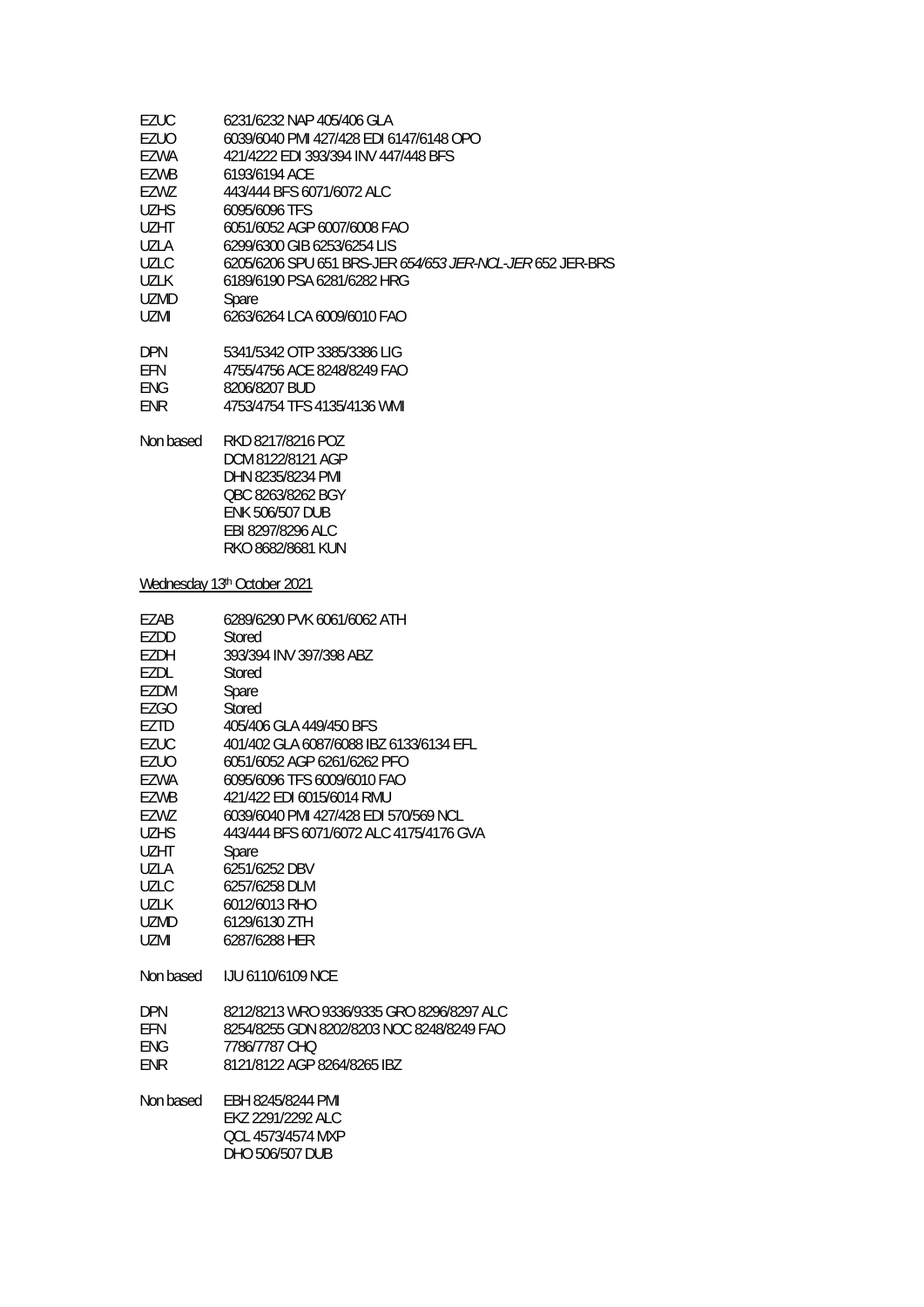## Thursday 14th October 2021

| EZAB<br>EZDD<br>EZDH<br>EZDL         | Spare<br>Stored<br>6205/6206 SPU<br>Stored                      |
|--------------------------------------|-----------------------------------------------------------------|
| <b>EZDM</b>                          | 6223/6224 CDG 6029/6030 BCN                                     |
| <b>EZGO</b>                          | Stored                                                          |
| <b>EZTD</b>                          | 401/402 GLA 427/428/429/432 EDI                                 |
| <b>EZUC</b>                          | 568/567 NCL 6167/6168 AMS 449/450 BFS                           |
| <b>EZUO</b>                          | 6299/6300 GIB 393/394 INV                                       |
| <b>EZWA</b>                          | 651 BRS-JER 654/653 JER-NCL-JER 652 JER-BRS                     |
| EZWB                                 | 421/422 EDI 451/452 BFS 405/406/407/408 GLA                     |
| EZWZ<br><b>UZHS</b>                  | Spare<br>6245/6246 FNC 447/448 BFS 570/569 NCL                  |
|                                      | 443/444 BFS 6071/6072 ALC 6009/6010 FAO                         |
| UZHT<br>UZLA                         | 6015/6014 RMU 6237/6238 BER                                     |
| <b>UZLC</b>                          | 6041/6042 PMI                                                   |
| <b>UZLK</b>                          | 6323/6324 ACE                                                   |
| <b>UZMD</b>                          | 6051/6052 AGP                                                   |
| <b>UZMI</b>                          | 6095/6096 TFS                                                   |
|                                      |                                                                 |
| Non based                            | EZBX 430/431 EDI                                                |
| <b>DPN</b>                           | 8248/8249 FAO 8296/8297 ALC                                     |
| EFN                                  | 5341/5342 OTP 8121/8122 AGP                                     |
| <b>ENG</b>                           | 4753/4754 TFS 7226/7227 KRK                                     |
| <b>ENR</b>                           | 4755/4756 ACE 8244/8245 PMI                                     |
| Non based                            | DCL 2291/2292 ALC<br>EMF 504/505 DUB                            |
| Friday 15 <sup>th</sup> October 2021 |                                                                 |
| EZAB                                 | 6267/6268 PRG                                                   |
| EZDD                                 | <b>Stored</b>                                                   |
| <b>EZDH</b>                          | Spare                                                           |
| <b>EZDL</b>                          | <b>Stored</b>                                                   |
| EZDM                                 | 6235/6236 ORY 409/410 GLA                                       |
| <b>EZGO</b><br><b>EZPE</b>           | Stored<br>432 EDI-BRS                                           |
| <b>EZTC</b>                          | 406 GLA-BRS 447/448 BFS 570/569 NCL                             |
| <b>EZTD</b>                          | 421/422 EDI 451/452 BFS 425/426 EDI 429 BRS-EDI                 |
| <b>EZUC</b>                          | 6253/6254 LIS 568/567 NCL 6035/6036 MAD                         |
| <b>EZUO</b>                          | 6221/6222 CDG 457/458 IOM 6029/6030 BCN                         |
| <b>EZWA</b>                          | 443/444 BFS 403 BRS-GLA                                         |
| <b>EZWB</b>                          | 6051/6052 AGP 6167/6168 AMS 449/450 BFS                         |
| EZWZ                                 | 393/394 INV 6157/6158 GVA                                       |
| <b>UZHS</b>                          | 6189/6190 PSA 6605/6606 JMK                                     |
| <b>UZHT</b>                          | 6017/6018 MLA 397/398 ABZ                                       |
| UZLA                                 | 6039/6040 PMI 407/408 GLA 6043/6044 PMI                         |
| <b>UZLC</b>                          | Spare                                                           |
| <b>UZLK</b>                          | 6127/6128 KGS 6211/6212 CFU                                     |
| UZMD                                 | 6071/6072 ALC 6009/6010 FAO                                     |
| <b>UZMI</b>                          | 6095/6096 TFS                                                   |
| Non based                            | LKD 6142 TLS-BRS 6121/6122 BOD 6141 BRS-TLS<br>UZHY 430/431 EDI |
| <b>DPN</b>                           | 4440/4441 VLC 8234/8235 PMI                                     |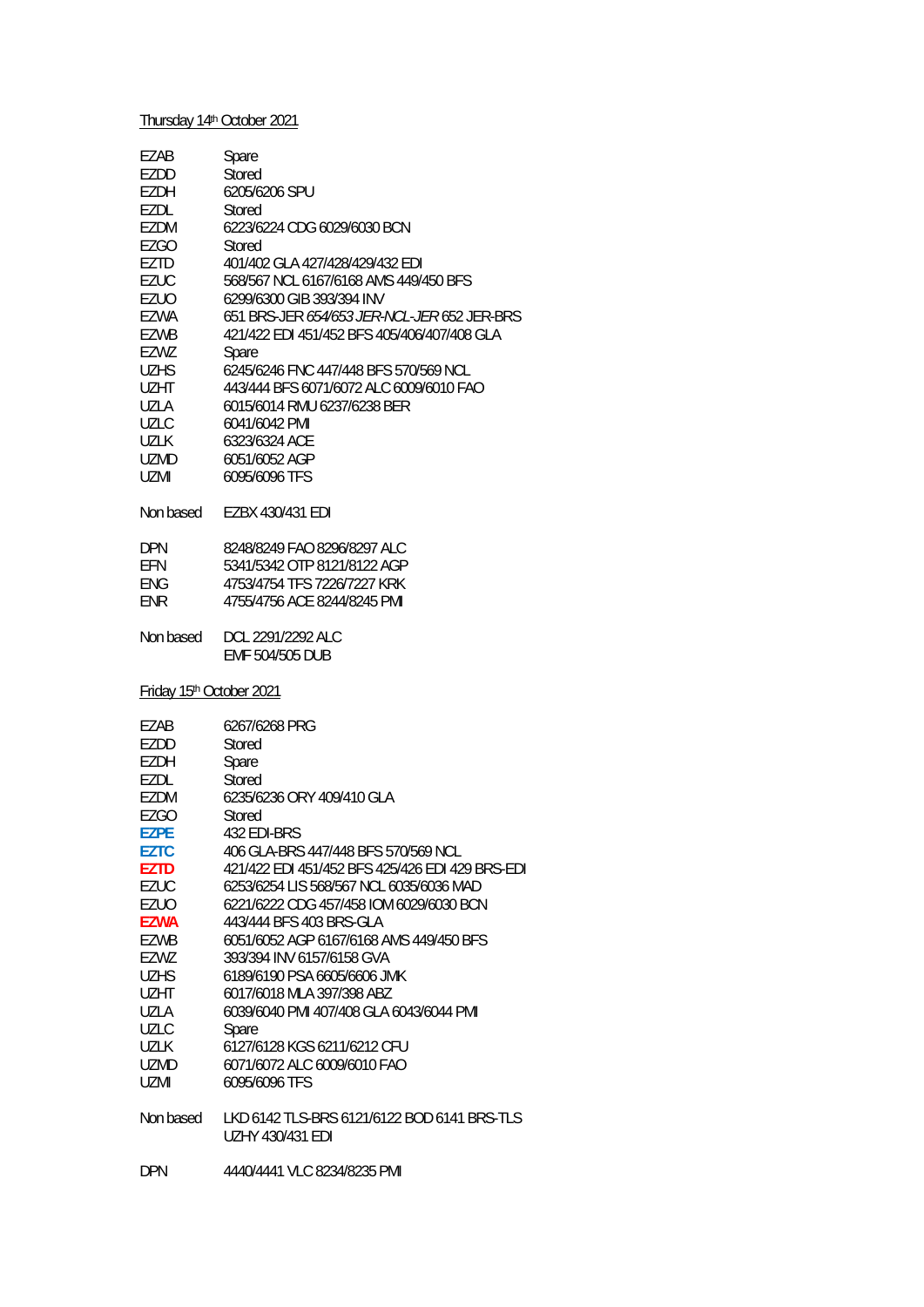| FFN  | 4757/4758 LPA 8248/8249 FAO               |
|------|-------------------------------------------|
| FNG. | 2292/2291 ALC 6026/6027 EGC 8244/8245 PMI |
| FNR. | 8264/8265 IBZ 6022/6023 BZR 8296/8297 ALC |

| Non based | GSG 504/505 DUB        |
|-----------|------------------------|
|           | EKD 506/507 DUB        |
|           | DCN 8122/8121 AGP      |
|           | <b>ENW 508/509 DUB</b> |
|           | RSA 7227/7226 KRK      |

### Saturday 16th October 2021

| EZAB                     | Spare                                                     |  |
|--------------------------|-----------------------------------------------------------|--|
| EZDD                     | Stored                                                    |  |
| EZDH                     | 6007/6008 FAO 6045/6046 PMI                               |  |
| EZDL                     | Stored                                                    |  |
| EZDM                     | Spare                                                     |  |
| EZGO                     | Stored                                                    |  |
| <b>EZPE</b>              | 6111/6112 NCE 6147/6148 OPO                               |  |
| <b>EZTC</b>              | Spare                                                     |  |
| <b>EZUC</b>              | 421/422 EDI 6269/6270 PUY 6231/6232 NAP                   |  |
| <b>EZUO</b>              | 443/444 BFS 6261/6262 PFO                                 |  |
| EZWB                     | 651 BRS-JER 654/653 JER-NCL-JER 652 JER-BRS 6133/6134 EFL |  |
| EZWZ                     | 6053/6056 AGP                                             |  |
| <b>UZHS</b>              | 6015/6014 RMU 6041/6042 PMI 6087/6088 IBZ                 |  |
| UZHT                     | 6071/6072 ALC 6065/6066 FUE                               |  |
| UZLA                     | 6287/6288 HER 6089/6090 MAH                               |  |
| <b>UZLC</b>              | 6205/6206 SPU 6195/6196 LPA                               |  |
| UZLK                     | 6263/6264 LCA 6009/6010 FAO                               |  |
| <b>UZMD</b>              | 6051/6052 AGP 6129/6130 ZTH                               |  |
| UZMI                     | 6193/6194 ACE                                             |  |
| Non based                | EZRZ 404/405 GLA                                          |  |
| <b>DLE</b>               | 4136 WMI-BRS 3385/3386 LIG 8244/8245 PMI                  |  |
| <b>DPN</b>               | 4135 BRS-WMI                                              |  |
| <b>EFH</b>               | 8297 ALC-BRS                                              |  |
| <b>EFN</b>               | 4755/4756 ACE 8296 BRS-ALC                                |  |
| <b>ENG</b>               | 4753/4754 TFS 8121/8122 AGP                               |  |
| ENR                      | 8234/8235 PMI 7786/7787 CHQ                               |  |
|                          |                                                           |  |
| Non based                | RSC 8255/8254 GDN                                         |  |
|                          | DHO 504/505 DUB                                           |  |
|                          | DLG 8249/8248 FAO                                         |  |
|                          | RST 8682/8681 KUN                                         |  |
|                          | QEC 8263/8262 BGY                                         |  |
|                          | RKD 8217/8216 POZ                                         |  |
|                          | RSB 8207/8206 BUD                                         |  |
|                          | QAJ 5342/5341 OTP                                         |  |
|                          | <b>DLB 508/509 DUB</b>                                    |  |
| Sunday 17th October 2021 |                                                           |  |
| EZAB                     | 6015/6014 RMU                                             |  |
| EZDD                     | Stored                                                    |  |
|                          |                                                           |  |

| LLDD | <b>JINEN</b>                            |
|------|-----------------------------------------|
| F7DH | Spare                                   |
| F7DL | Stored                                  |
| F7DM | 6041/6042 PMI 570/569 NCL               |
| F7GO | Stored                                  |
| F7PF | 6051/6052 AGP 445/446 BFS 6029/6030 BCN |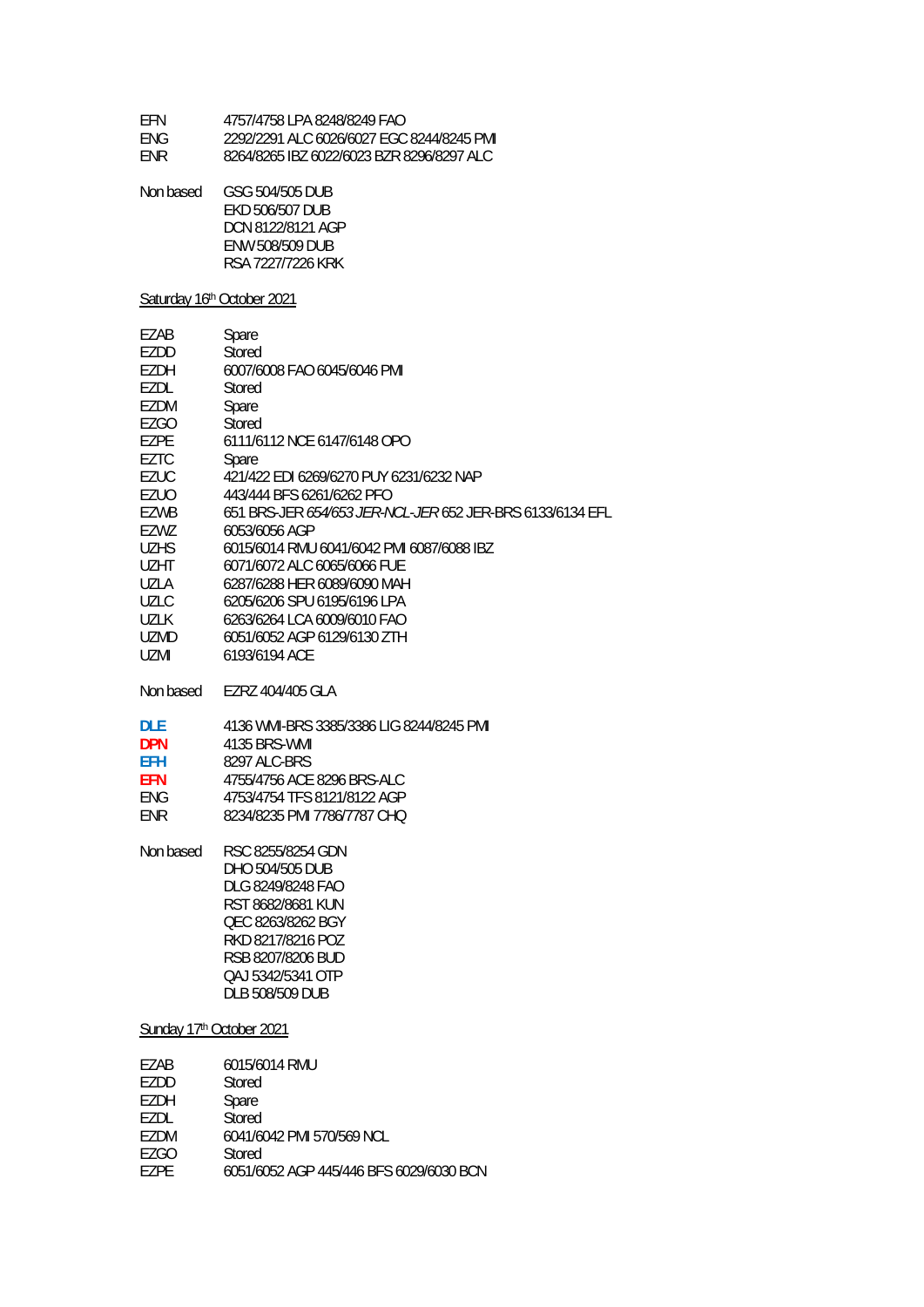| <b>EZUC</b>              | 6071/6072 ALC 397/398 ABZ 6157/6158 GVA                                               |
|--------------------------|---------------------------------------------------------------------------------------|
| EZUO                     | 6289/6290 PVK 566/565 NCL 6009/6010 FAO                                               |
| EZWB                     | 6253/6254 LIS 393/394 INV                                                             |
| EZWZ                     | 6331/6332 FAO 447/448 BFS 6223/6224 CDG                                               |
| <b>UZHS</b>              | 427/428 EDI                                                                           |
| UZHT                     | 6205/6206 SPU 6251/6252 DBV 449/450 BFS                                               |
| <b>UZLA</b>              | 451/452 BFS 6257/6258 DLM                                                             |
| <b>UZLC</b>              | 6299/6300 GIB 6211/6212 CFU                                                           |
| <b>UZLK</b>              | 6095/6096 TFS 6035/6036 MAD                                                           |
| <b>UZMD</b>              | 6012/6013 RHO 6061/6062 ATH                                                           |
| UZMI                     | 6039/6040 PMI 425/426 EDI 6267/6268 PRG                                               |
| Non based                | EZRZ 410/409 GLA<br>LQR 6110/6109 NCE<br>EZBX 430/431 EDI                             |
| <b>DLE</b>               | 8212/8213 WRO 8296/8297 ALC                                                           |
| <b>DPG</b>               | 8245 PMI-BRS 2292/2291 ALC                                                            |
| <b>EFH</b>               | 8244 BRS-PMI                                                                          |
| <b>ENG</b>               | 505 BRS-DUB                                                                           |
| <b>ENW</b>               | 504 DUB-BRS 8121/8122 AGP 9336/9335 GRO                                               |
| <b>ENR</b>               | 7226/7227 KRK 8202/8203 NOC 8248/8249 FAO                                             |
| Non based                | <b>ENW/ENG 504/505 DUB</b><br>QEA 4573/4574 MXP<br>DYL 506/507 DUB<br>DHZ 508/509 DUB |
| Monday 18th October 2021 |                                                                                       |
| EZAB                     | Spare                                                                                 |
| EZDD                     | Stored                                                                                |
| <b>EZDH</b>              | <b>9001 BRS-ERF</b>                                                                   |
| EZDI                     | 452 EDI-BRS 6009/6010 FAO                                                             |
| EZDL                     | Stored                                                                                |
| <b>EZDM</b>              | 421/422 EDI 6161/6162 AMS 451 BRS-BFS                                                 |
| <b>EZGO</b>              | Stored                                                                                |
| <b>EZPE</b>              | 6015/6014 RMU 457 BRS-LPL-IOM 458 cancelled                                           |
| EZTC                     | 443/444 BFS 6071/6072 ALC 447/448 BFS                                                 |
| EZUC                     | 6195/6196 LPA                                                                         |
| EZUO                     | 401/402 GLA 6237/6238 BER 6157/6158 GVA                                               |
| EZWB                     | 6221/6222 CDG 403/404 GLA 6235/6236 ORY 570/569 NCL                                   |
| EZWZ                     | 445/446 BFS 393/394 INV 407/408 GLA 6087/6088 IBZ                                     |
| <b>UZHS</b>              | 6257/6258 DLM                                                                         |
| UZHT                     | 6051/6052 AGP 6017/6018 MLA                                                           |
| UZLA                     | 6127/6128 KGS 6035/6036 MAD                                                           |
| <b>UZLC</b>              | 566/565 NCL 6041/6042 PMI 397/398 ABZ                                                 |
| <b>UZLK</b>              | 6261/6262 PFO 6211/6212 CFU                                                           |
| UZMD                     | 6245/6246 FNC                                                                         |
| UZMI                     | 6601/6602 JTR                                                                         |

| <b>DHO</b> | 504 DUB-BRS 2292/2291 ALC 8248/8249 FAO   |
|------------|-------------------------------------------|
| DI F       | 505 BRS-DUB                               |
| DPG.       | 7226/7227 KRK 6026/6027 EGC 8296/8297 ALC |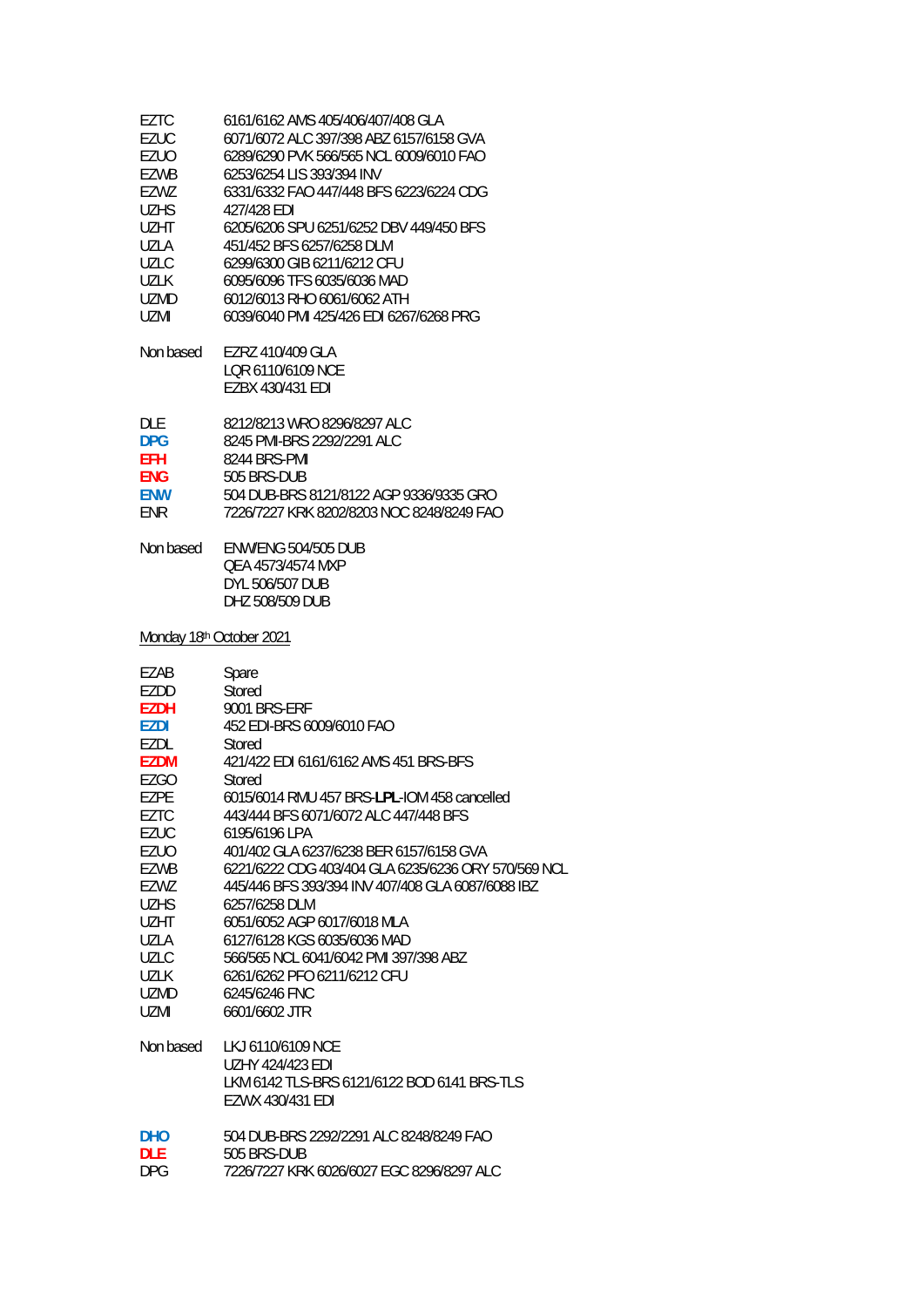| <b>FNR</b> | 4757/4758 LPA 8264/8265 IBZ               |
|------------|-------------------------------------------|
| <b>FNW</b> | 4440/4441 VLC 6022/6023 BZR 8244/8245 PMI |

Non based DHO/DLE 504/505 DUB EFK 8122/8121 AGP DPZ 506/507 DUB

Tuesday 19th October 2021

| EZAB        | 6269/6270 PUY 6089/6090 MAH 570/569 NCL                                                                                                                            |
|-------------|--------------------------------------------------------------------------------------------------------------------------------------------------------------------|
| EZDD        | Stored                                                                                                                                                             |
| EZDI        | 6205/6206 SPU                                                                                                                                                      |
| EZDL        | Stored                                                                                                                                                             |
| <b>EZGO</b> | Stored                                                                                                                                                             |
| EZPE        | 9458 IOM-BRS (Monday's 458)                                                                                                                                        |
| <b>EZTC</b> |                                                                                                                                                                    |
|             | 6039/6040 PMI 651 BRS-JER 654/653 JER-NCL-JER 652 JER-BRS                                                                                                          |
| <b>EZUC</b> | 6051/6052 AGP 6007/6008 FAO                                                                                                                                        |
| EZUO        | 6231/6232 NAP 6253/6254 LIS                                                                                                                                        |
| <b>EZWB</b> | 421/422 EDI 393/394 INV 405/406 GLA                                                                                                                                |
| EZWZ        | 401/402 GLA 6161/6162 AMS 447/448 BFS                                                                                                                              |
| <b>UZHS</b> | 6299/6300 GIB 427/428 EDI 6147/6148 OPO                                                                                                                            |
| UZHT        | 443/444 BFS 6071/6072 ALC                                                                                                                                          |
| <b>UZLA</b> | Spare                                                                                                                                                              |
| <b>UZLC</b> | 6095/6096 TFS                                                                                                                                                      |
| <b>UZLK</b> | 6189/6190 PSA 6281/6282 HRG                                                                                                                                        |
| UZMD        | 6263/6264 LCA                                                                                                                                                      |
| <b>UZMI</b> | 6193/6194 ACE 6009/6010 FAO                                                                                                                                        |
|             |                                                                                                                                                                    |
| <b>DHO</b>  | 3385/3386 LIG                                                                                                                                                      |
| <b>DPG</b>  | 5341/5342 OTP 8206/8207 BUD                                                                                                                                        |
| <b>ENR</b>  | 4753/4754 TFS 4135/4136 WMI                                                                                                                                        |
| <b>ENW</b>  | 4755/4756 ACE 8248/8249 FAO                                                                                                                                        |
|             |                                                                                                                                                                    |
| Non based   | RSO 8217/8216 POZ<br>DCL 8122/8121 AGP<br>DYA 8235/8234 PMI<br>QAK 8263/8262 BGY<br>DPR 8245/8244 PMI<br>DWP 506/507 DUB<br>EXF 8297/8296 ALC<br>RSL 8682/8681 KUN |
|             | Wednesday 20 <sup>th</sup> October 2021                                                                                                                            |
| EZAB        | Spare                                                                                                                                                              |
| EZDD        | Stored                                                                                                                                                             |
| EZDI        | 6289/6290 PVK (06:10/23:01)                                                                                                                                        |
| <b>EZDL</b> | 9001 BRS-LJU                                                                                                                                                       |
| <b>EZGO</b> | Stored                                                                                                                                                             |
| EZPE        | 443/444 BFS 6071/6072 ALC 6009/6010 FAO                                                                                                                            |
| <b>EZTC</b> | 6251/6252 DBV 393/394 INV 397/398 ABZ                                                                                                                              |
| <b>EZUC</b> | 6065/6066 FUE 405/406 GLA                                                                                                                                          |
|             |                                                                                                                                                                    |
| <b>EZUO</b> | 421/422 EDI 6015/6014 RMU 4175/4176 GVA                                                                                                                            |
| <b>EZWB</b> | 401/402 GLA 6087/6088 IBZ 6133/6134 EFL                                                                                                                            |
| EZWZ        | 6095/6096 TFS                                                                                                                                                      |
| <b>UZHS</b> | 6221/6222 CDG 6257/6258 DLM                                                                                                                                        |
| <b>UZHT</b> | 6061/6062 ATH                                                                                                                                                      |

- 
- UZLA 6012/6013 RHO 449/450 BFS<br>UZLC 6039/6040 PMI 427/428 EDI 51 UZLC 6039/6040 PMI 427/428 EDI 570/569 NCL<br>UZLK 6051/6052 AGP 6261/6262 PFO
- UZLK 6051/6052 AGP 6261/6262 PFO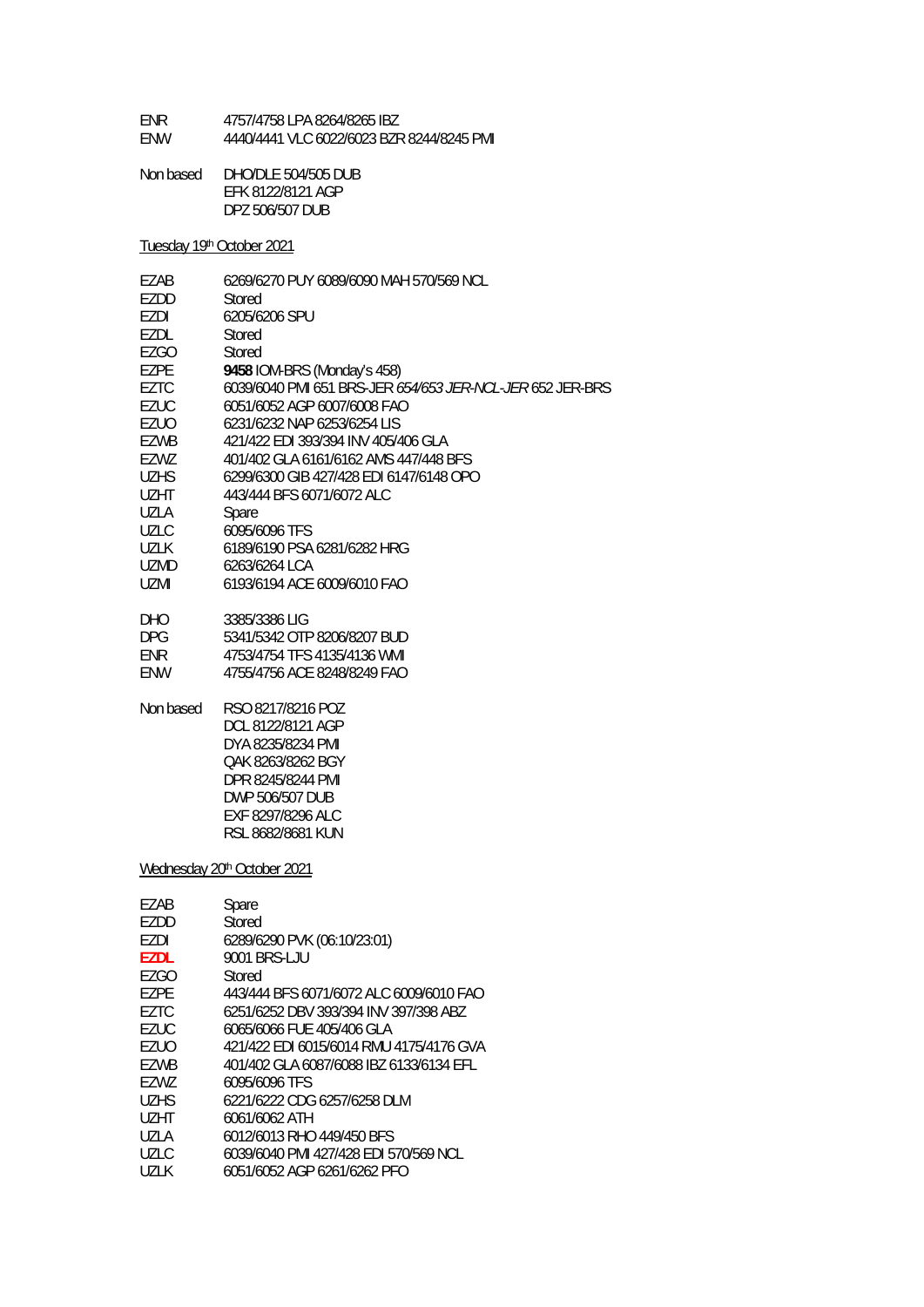| UZMD. | 6287/6288 HER |
|-------|---------------|
| UZMI. | 6129/6130 ZTH |

Non based IJI 6110/6109 NCE

| <b>DHO</b> | 8244 BRS-PMI                              |
|------------|-------------------------------------------|
| DPG.       | 8254/8255 GDN 8202/8203 NOC 8296/8297 ALC |
| <b>DWF</b> | 8245 PMI-BRS 8121/8122 AGP 8264/8265 IBZ  |
| <b>FNR</b> | 7226/7227 WRO 9336/9335 GRO 8248/8249 FAO |
| <b>FNW</b> | 7786/7787 CHO                             |

Non based DWF/DHO 8245/8244 PMI DWE 2291/2292 ALC QAR 4573/4574 MXP DYL 506/507 DUB

Thursday 21st October 2021

| F7AB  | 6205/6206 SPU                                      |
|-------|----------------------------------------------------|
| EZDD  | Stored                                             |
| EZDI  | 6223/6224 CDG 6029/6030 BCN                        |
| F7GO  | Stored                                             |
| EZPE  | 6015/6014 RMU 6237/6238 BER                        |
| F7TC  | Spare                                              |
| EZUC  | Spare                                              |
| EZUO  | 6323/6324 ACF                                      |
| EZWB  | 421/422 EDI 451/452 BFS 427/428/429/432 EDI        |
| EZWZ  | 443/444 BFS 6071/6072 ALC 447/448 BFS 570/569 NCL  |
| UZHS. | 6245/6246 FNC 405/406/407/408 GLA                  |
| U7HT  | 401/402 GLA 6041/6042 PML6009/6010 FAO             |
| UZI A | 651 BRS-JFR <i>654/653 JFR-NCL-JFR</i> 652 JFR-BRS |
| UZLC  | 6299/6300 GIB 393/394 INV 6147/6148 OPO            |
| UZLK  | 568/567 NCL 6167/6168 AMS 449/450 BFS              |
| UZMD  | 6051/6052 AGP                                      |
| UZMI  | 6095/6096 TFS                                      |
|       |                                                    |

Non based EZTZ 430/431 EDI

| DPG.       | 8248/8249 FAO 8296/8297 ALC |
|------------|-----------------------------|
| <b>DWF</b> | 5341/5342 OTP 8121/8122 AGP |
| FNR.       | 4753/4754 TFS 7226/7227 KRK |
| FNW        | 4755/4756 ACE 8244/8245 PMI |

Non based DHF 2291/2292 ALC DPK 504/505 DUB

Friday 22nd October 2021

| EZAB        | 421/422 EDI 6267/6268 PRG                           |
|-------------|-----------------------------------------------------|
| <b>EZAW</b> | 9001 LTN-BRS                                        |
| <b>EZBC</b> | 9009 LGW-ORY 6236 ORY-BRS 409/410 GLA (23:48/02:17) |
| EZDD        | Stored                                              |
| EZDI        | 6235 BRS-ORY (Tech on arrival)                      |
| EZGO        | 9002 BRS-LTN                                        |
| EZPE        | 568/567 NCL 6035/6036 MAD                           |
| EZTC        | 6253/6254 LIS 6167/6168 AMS 449/450 BFS             |
| EZUC        | 6017/6018 MLA 447/448 BFS 570/569 NCL               |
| EZUO        | 6327/6328 PFO 6157/6158 GVA                         |
| EZWB        | 6051/6052 AGP 393/394 INV 397/398 ABZ               |
| EZWZ        | 6189/6190 PSA 451/452 BFS                           |
|             |                                                     |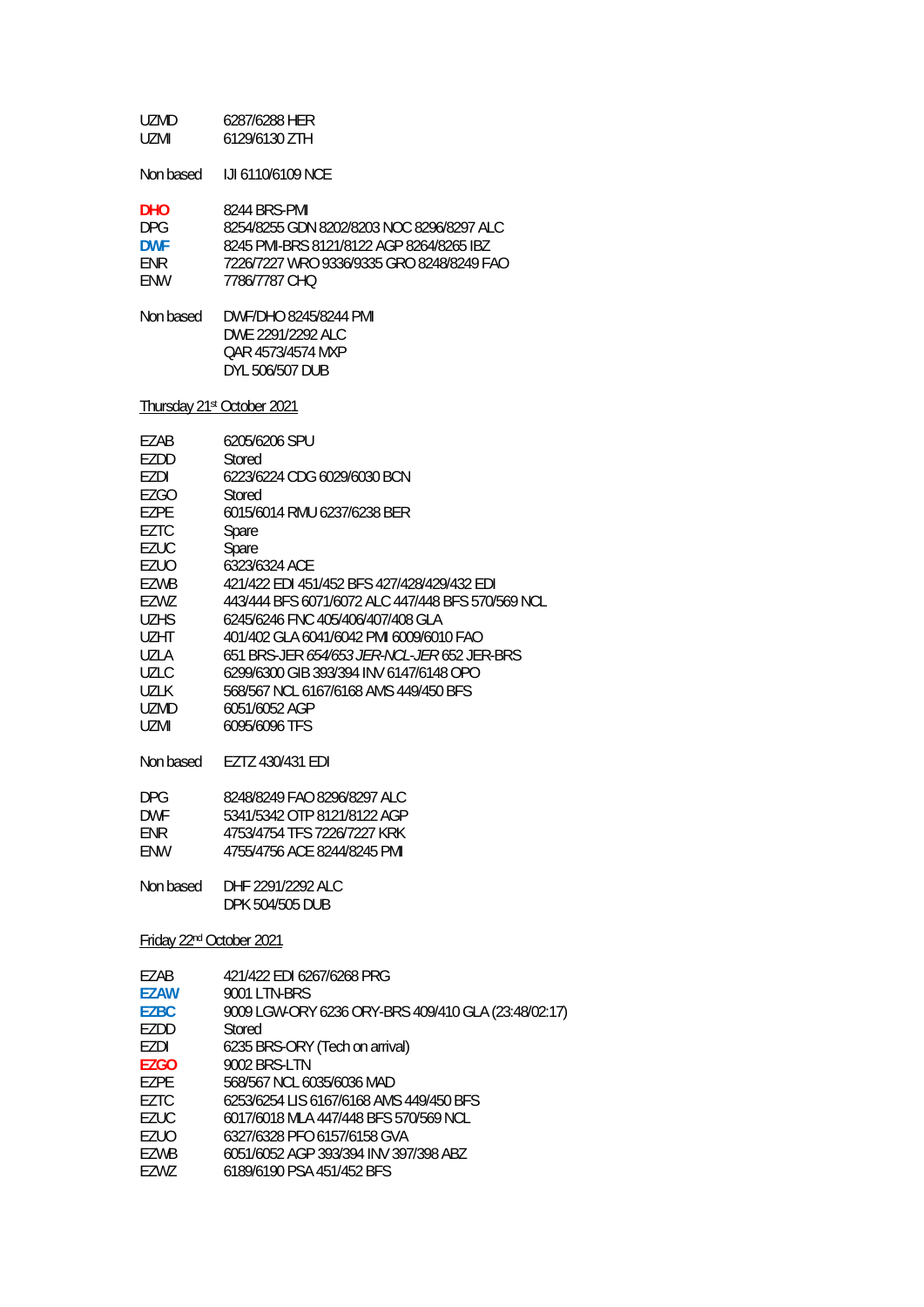| <b>UZHS</b>                | 6127/6128 KGS 6211/6212 CFU                                                                     |  |
|----------------------------|-------------------------------------------------------------------------------------------------|--|
| <b>UZHT</b>                | 6221/6222 CDG 407/408 GLA 6043/6044 PMI                                                         |  |
| <b>UZLA</b>                | 443/444 BFS 403/406 GLA 457/458 IOM 6029/6030 BCN                                               |  |
| <b>UZLC</b>                | 6039/6040 PMI 6605/6606 JMK                                                                     |  |
| <b>UZLK</b>                | 6335/6336 ALC 425/426/429/432 EDI                                                               |  |
| <b>UZMD</b>                | 6095/6096 TFS 6009/6010 FAO                                                                     |  |
| <b>UZMI</b>                | 6071/6072 ALC 6337/6338 AGP                                                                     |  |
| Non based                  | IZQ 6110/6109 NCE<br>LKM 6142 TLS-BRS 6121/6122 BOD 6141 BRS-TLS<br><b>UZHY 430/431 EDI</b>     |  |
| <b>DPG</b>                 | 8264/8265 IBZ 6022/6023 BZR 8296/8297 ALC                                                       |  |
| <b>DWF</b>                 | 2292/2291 ALC 8234/8235 PMI                                                                     |  |
| <b>ENR</b>                 | 4757/4758 LPA 8248 BRS-FAO                                                                      |  |
| <b>EFY</b>                 | 8249 FAO-BRS                                                                                    |  |
| <b>ENW</b>                 | 4440/4441 VLC 6026/6027 EGC 8244/8245 PMI                                                       |  |
| Non based                  | EVH 504/505 DUB<br>ENE 506/507 DUB<br>EMJ 8122/8121 AGP<br>RSE 7227/7226 KRK<br>ENG 508/509 DUB |  |
| Saturday 23rd October 2021 |                                                                                                 |  |
| EZAB                       | 651 BRS-JER 654/653 JER-NCL-JER 652 JER-BRS 6147/6148 OPO                                       |  |
| EZAW                       | <b>Stored</b>                                                                                   |  |
| <b>EZBC</b>                | 9006 BRS-LGW                                                                                    |  |
| EZDD                       | Stored                                                                                          |  |
| EZDI                       | Tech at ORY                                                                                     |  |
| <b>EZPE</b>                | 6205/6206 SPU 6065/6066 FUE                                                                     |  |
| <b>EZTC</b>                | 443/444 BFS 6111/6112 NCE 6335/6336 ALC                                                         |  |
| <b>EZUC</b>                | Spare                                                                                           |  |
| <b>EZUO</b>                | 6095/6096 TFS 6089/6090 MAH                                                                     |  |
| EZWB                       | 6053/6056 AGP 6087/6088 IBZ                                                                     |  |
| EZWZ                       | 421/422 EDI 6269/6270 PUY 5231/6232 NAP                                                         |  |
| <b>UZHS</b>                | 6287/6288 HER 6133/6134 EFL                                                                     |  |
| <b>UZHT</b>                | 6015/6014 RMU 6041/6042 PMI                                                                     |  |

UZLA 6051/6052 AGP 6129/6130 ZTH UZLC 6007/6008 FAO 6045/6046 PMI<br>UZLK 6071/6072 ALC 6261/6262 PFO UZLK 6071/6072 ALC 6261/6262 PFO<br>UZMD 6263/6264 LCA 6009/6010 FAO

DPG 8234/8235 PMI 7786/7787 CHQ<br>DWF 4135/4136 WMI 3385/3386 LIG 8

EFY 4753/4754 TFS 8121/8122 AGP<br>EFZ 4756 ACE-BRS 8296/8297 ALC **EFZ** 4756 ACE-BRS 8296/8297 ALC **ENW** 4755 BRS-ACE

> DLD 504/505 DUB DYF 8249/8248 FAO RSL 8682/8681 KUN QEP 8263/8262 BGY RKD 8217/8216 POZ

**UZMG** 6196 LPA-BRS<br> **UZMI** 6193/6194 ACE

Non based EZWY 404/405 GLA

Non based RSC 8255/8254 GDN

6263/6264 LCA 6009/6010 FAO

**UZMI** 6193/6194 ACE 6195 BRS-LPA

DWF 4135/4136 WMI 3385/3386 LIG 8244/8245 PMI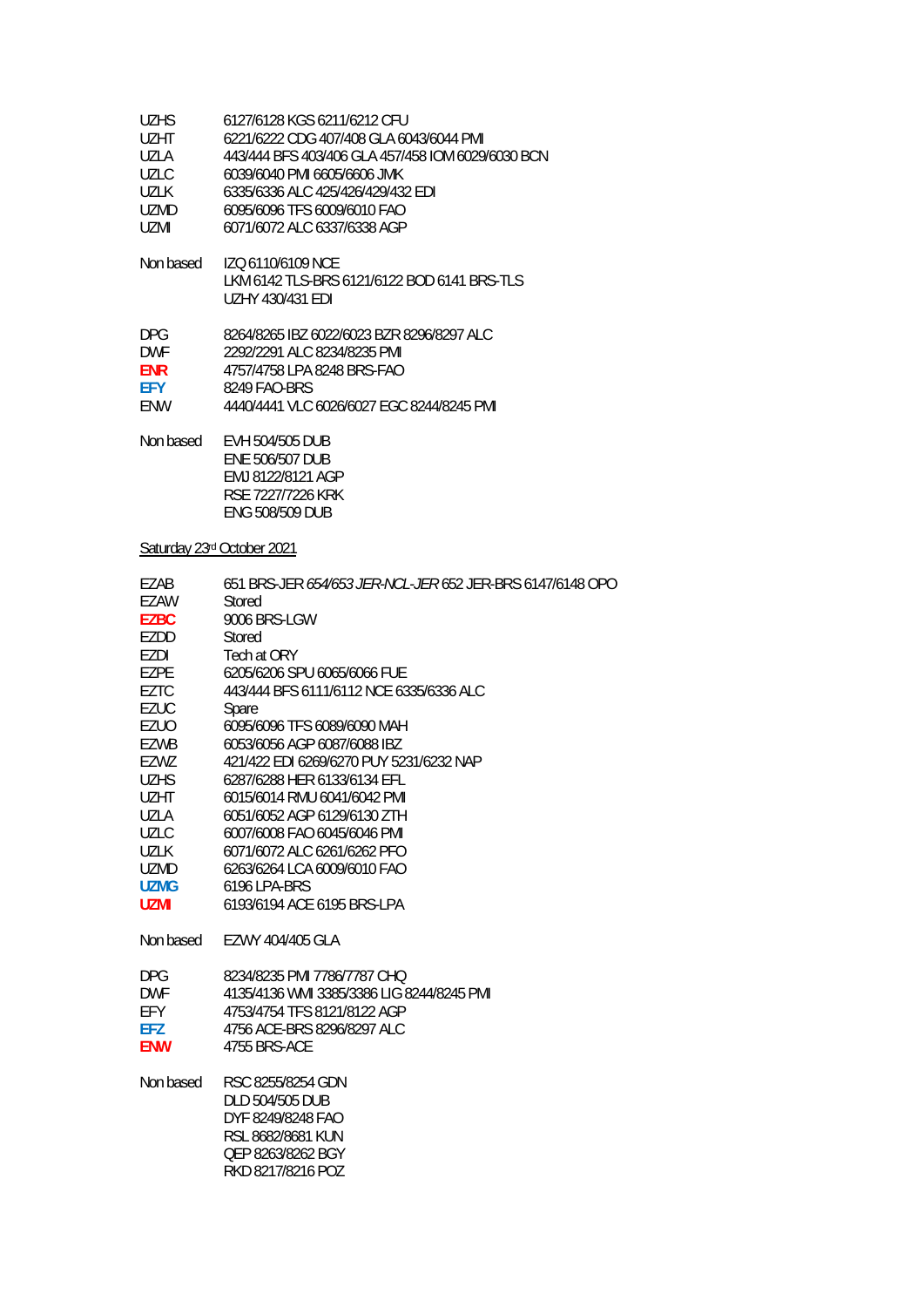RKU 8207/8206 BUD QBO 5342/5341 OTP DLE 508/509 DUB

Sunday 24<sup>th</sup> October 2021

| 451/452 BFS 6161/6162 AMS 427/428 EDI 449/450 BFS |
|---------------------------------------------------|
|                                                   |
|                                                   |
|                                                   |
|                                                   |
|                                                   |
|                                                   |
|                                                   |
|                                                   |
|                                                   |
|                                                   |
|                                                   |
|                                                   |
|                                                   |
|                                                   |
|                                                   |
| 8212/8213 WRO 8202/8203 NOC 8248/8249 FAO         |
|                                                   |
| 8244/8245 PMI 2292/2291 ALC 9336/9335 GRO         |
|                                                   |
|                                                   |
|                                                   |
|                                                   |
|                                                   |

Monday 25<sup>th</sup> October 2021

| FZAB        | 6015/6014 RMU 457/458 IOM                           |
|-------------|-----------------------------------------------------|
| EZAW        | Stored                                              |
| F7DD        | Stored                                              |
| F7DI        | 6157/6158 GVA                                       |
| F7PF        | 6051/6052 AGP 6017/6018 MLA                         |
| F7TC        | 443/444 BFS 6071/6072 ALC 447/448 BFS               |
| <b>EZUC</b> | 445/446 BFS 393/394 INV 6235/6236 ORY 870/569 NCL   |
| <b>EZUO</b> | 6261/6262 PFO 6211/6212 CFU                         |
| EZWB        | Spare                                               |
| EZWZ        | 6221/6222 CDG 403/404 GLA 451/452 BFS 6009/6010 FAO |
| <b>UZHS</b> | 421/422 EDI 6161/6162 AMS 407/408 GLA 6087/6088 IBZ |
| UZHT        | 566/565 NCL 6041/6042 PMI 397/398 ABZ               |
| UZLA        | 6205/6206 SPU 6251/6252 DLM                         |
| UZLC        | 401/402 GLA 6237/6238 BER                           |
| <b>UZLK</b> | 6127/6128 KGS 6035/6036 MAD                         |
| <b>UZMD</b> | 6601/6602 JTR                                       |
| UZMG        | 6245/6246 FNC 6195/6196 LPA                         |
| Non based   | LKJ 6110/6109 NCE                                   |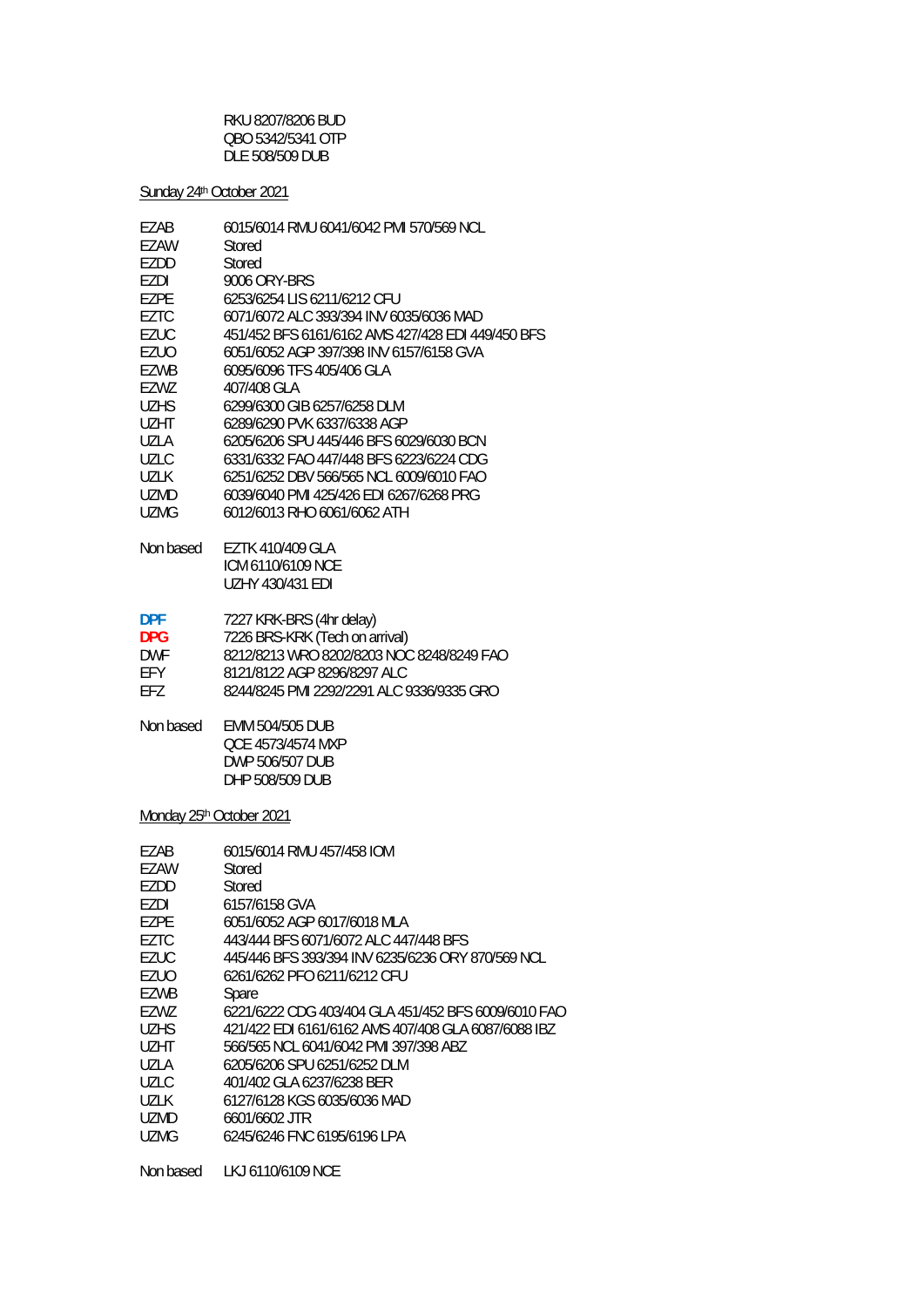UZHL 424/423 EDI LKM 6142 TLS-BRS 6121/6122 BOD 6141 BRS-TLS EZWX 430/431 EDI

| 4440/4441 VLC 6022/6023 BZR 8244/8245 PMI |
|-------------------------------------------|
| 7226/7227 KRK 6026/6027 EGC 8296/8297 ALC |
| 4757/4758 LPA 8264/8265 IBZ               |
| 2292/2291 ALC 8248/8249 ALC               |
|                                           |

Non based DLD 504/505 DUB GXI 8122/8121 AGP EPD 506/507 DUB

## Tuesday 26th October 2021

| EZAB                        | 6089/6090 MAH 570/569 NCL                                 |  |
|-----------------------------|-----------------------------------------------------------|--|
| EZAW                        | Stored                                                    |  |
| EZDD                        | Stored                                                    |  |
| EZDI                        | 6269/6270 PUY                                             |  |
| <b>EZPE</b>                 | 443/444 BFS 6071/6072 ALC                                 |  |
| <b>EZTC</b>                 | 401/402 GLA 6161/6162 AMS 407/408 GLA                     |  |
| <b>EZUC</b>                 | Spare                                                     |  |
| EZUO                        | 6051/6052 AGP 405/406 GLA                                 |  |
| <b>EZWB</b>                 | 6231 BRS-NAP (Tech on arrival, see LKQ)                   |  |
| EZWZ                        | 6299/6300 GIB 6253/6254 LIS                               |  |
| <b>UZHS</b>                 | 6095/6096 TFS                                             |  |
| UZHT                        | 421/422 EDI 393/394 INV 427/428 EDI 6147/6148 OPO         |  |
| UZLA                        | 6039/6040 PMI 6281/6282 HRG                               |  |
| <b>UZLC</b>                 | 6205/6206 SPU 651 BRS-JER 654/653 JER-NCL-JER 652 JER-BRS |  |
| UZLK                        | 6189/6190 PSA 6007/6008 FAO                               |  |
| UZMD                        | 6193/6194 ACE                                             |  |
| <b>UZMG</b>                 | 6263/6264 LCA 6009/6010 FAO                               |  |
| LKQ                         | 6232 NAP-BRS 9044 BRS-NAP                                 |  |
| <b>DPF</b>                  | 8206/8207 BUD                                             |  |
| <b>DWF</b>                  | 5341/5342 OTP 3385/3386 LIG                               |  |
| EFY                         | 4755/4756 ACE 8248/8249 FAO                               |  |
| EFZ                         | 4753/4754 TFS 4135/4136 WMI                               |  |
| Non based                   | RKS 8217/8216 POZ                                         |  |
|                             | EMH 8122/8121 AGP                                         |  |
|                             | DYA 8235/8234 PMI                                         |  |
|                             | EVA 8263/8262 BGY                                         |  |
|                             | <b>ENR 508/509 DUB</b>                                    |  |
|                             | EFN 8245/8244 PMI                                         |  |
|                             | DLE 506/507 DUB                                           |  |
|                             | DYM 8297/8296 ALC                                         |  |
|                             | RST 8682/8681 KUN                                         |  |
|                             |                                                           |  |
| Wednesday 27th October 2021 |                                                           |  |
| EZAB                        | Spare                                                     |  |
| <b>EZAW</b>                 | Stored                                                    |  |

| EZAW | Stored                                |
|------|---------------------------------------|
| F7DD | Stored                                |
| F7DI | 6289/6290 PVK 6061/6062 ATH           |
| F7PF | 6251/6252 DBV 393/394 INV 397/398 ABZ |
| F7TC | 6221/6222 CDG 6257/6258 DLM           |
| EZUC | 6039/6040 PMI 427/428 EDI 570/569 NCL |
| F7UO | 6095/6096 TFS 6009/6010 FAO           |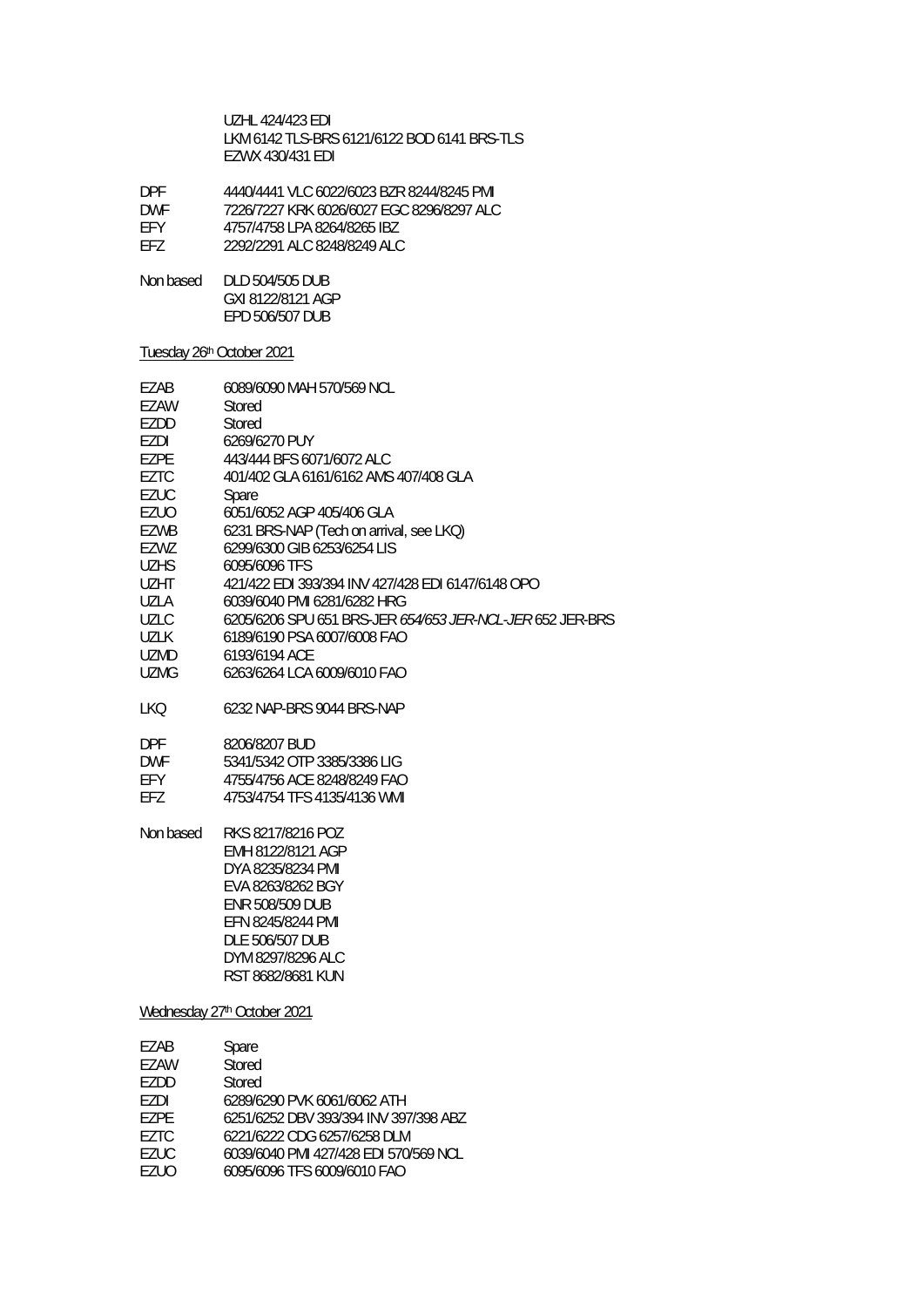| EZWB        | 9003 NAP-BRS                            |
|-------------|-----------------------------------------|
| EZWZ        | 421/422 EDI 6015/6014 RMU 4175/4176 GVA |
| <b>UZHS</b> | 6012/6013 RHO 449/450 BFS               |
| UZHT.       | 6065/6066 FUE 405/406 GLA               |
| UZLA        | 443/444 BFS 6071/6072 ALC               |
| UZLC        | 401/402 GLA 6087/6088 IBZ 6133/6134 EFL |
| UZLK        | 6051/6052 AGP 6261/6262 PFO             |
| <b>UZMD</b> | 6287/6288 HER                           |
| <b>UZMG</b> | 6129/6130 ZTH                           |
|             |                                         |

Non based ICM 6110/6109 NCE

| <b>DPF</b> | 8212/8213 WRO 9336/9335 GRO 8296/8297 ALC |
|------------|-------------------------------------------|
| <b>DWF</b> | 8121/8122 AGP 8264/8265 IBZ               |
| FFY        | 8254/8255 GDN 8202/8203 NOC 8248/8249 FAO |
| FF7        | 7786/7787 CHO                             |

| Non based | EBV 8245/8244 PMI      |
|-----------|------------------------|
|           | DCL 2291/2292 ALC      |
|           | QAR 4573/4574 MXP      |
|           | <b>FNR 504/505 DUB</b> |
|           | ESS 506/507 DUB        |

## Thursday 28<sup>th</sup> October 2021

| EZAB<br>EZAW<br>EZDD<br>EZDI<br><b>EZPE</b><br><b>EZTC</b><br>EZUC<br><b>EZUO</b><br><b>EZWB</b><br>EZWZ<br><b>UZHS</b> | 6205/6206 SPU<br>Stored<br><b>9001 BRS-BRS</b><br>6223/6224 CDG 6029/6030 BCN<br>6015/6014 RMU 568/567 NCL 6167/6168 AMS 449/450 BFS<br>401/402 GLA 6041/6042 PMI 6009/6010 FAO<br>651 BRS-JER 654/653 JER-NCL-JER 652 JER-BRS<br>6299/6300 GIB 393/394 INV 6035/6036 MAD<br>Spare<br>443/444 BFS 6071/6072 ALC 407/408 GLA<br>427/428 FDI 429 BRS-FDI |  |
|-------------------------------------------------------------------------------------------------------------------------|--------------------------------------------------------------------------------------------------------------------------------------------------------------------------------------------------------------------------------------------------------------------------------------------------------------------------------------------------------|--|
| <b>UZHT</b>                                                                                                             | 421/422 EDI 451/452/447/448 BFS 570/569 NCL                                                                                                                                                                                                                                                                                                            |  |
| UZLA<br><b>UZLB</b>                                                                                                     | Spare<br>432 EDI-BRS                                                                                                                                                                                                                                                                                                                                   |  |
| <b>UZLC</b>                                                                                                             | 6323/6324 ACE 6147/6148 OPO                                                                                                                                                                                                                                                                                                                            |  |
| UZLK                                                                                                                    | 6245/6246 FNC 405/406 GLA                                                                                                                                                                                                                                                                                                                              |  |
| <b>UZMD</b>                                                                                                             | 6095/6096 TFS                                                                                                                                                                                                                                                                                                                                          |  |
| UZMG                                                                                                                    | 6051/6052 AGP 6237/6238 BER                                                                                                                                                                                                                                                                                                                            |  |
| Non based                                                                                                               | EZBJ 430/431 EDI                                                                                                                                                                                                                                                                                                                                       |  |
| DPF                                                                                                                     | 8248/8249 FAO 8296/8297 ALC                                                                                                                                                                                                                                                                                                                            |  |
| <b>DWF</b>                                                                                                              | 5341/5342 OTP 505 BRS-DUB                                                                                                                                                                                                                                                                                                                              |  |
| <b>DWJ</b>                                                                                                              | 504 DUB-BRS 8121/8122 AGP                                                                                                                                                                                                                                                                                                                              |  |
| <b>EFY</b>                                                                                                              | 4755/4756 ACE 8244/8245 PMI                                                                                                                                                                                                                                                                                                                            |  |
| EFZ                                                                                                                     | 4753/4754 TFS 7226/7227 KRK                                                                                                                                                                                                                                                                                                                            |  |
| Non based                                                                                                               | DCL 2291/2292 ALC<br><b>DWJ/DWF 504/505 DUB</b>                                                                                                                                                                                                                                                                                                        |  |
| Friday 29th October 2021                                                                                                |                                                                                                                                                                                                                                                                                                                                                        |  |
|                                                                                                                         |                                                                                                                                                                                                                                                                                                                                                        |  |
| EZAB                                                                                                                    | Spare                                                                                                                                                                                                                                                                                                                                                  |  |
| EZAW                                                                                                                    | Stored                                                                                                                                                                                                                                                                                                                                                 |  |
| <b>EZDD</b>                                                                                                             | Stored                                                                                                                                                                                                                                                                                                                                                 |  |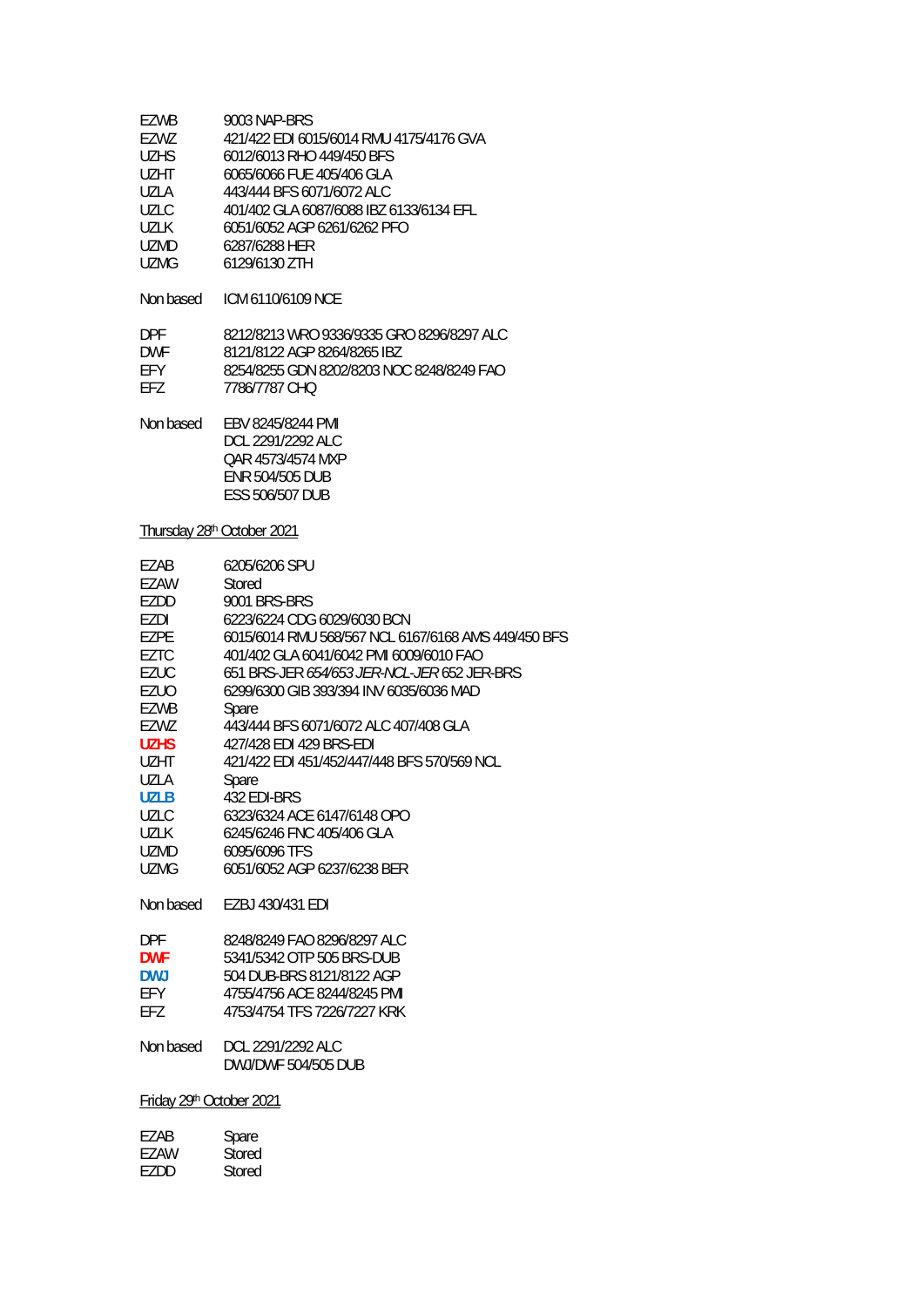| EZDI<br><b>EZOI</b><br>EZPE<br><b>EZTC</b><br>EZUC<br>EZUO<br><b>EZWB</b><br><b>EZWU</b><br>EZWZ<br>UZHH<br>UZHT<br>UZLA<br>UZLB<br>UZLC<br>UZLK<br>UZMD | 421/422 EDI 6267/6268 PRG 6235/6236 ORY 409/410 GLA<br>450 BFS-BRS<br>6017/6018 MLA 447/448 BFS 570/569 NCL<br>6051 BRS-AGP<br>6039/6040 PMI 457/458 IOM 6029/6030 BCN<br>6327/6328 PFO 6157/6158 GVA<br>425/426/429/432 EDI<br>6052 AGP-BRS 393/394 INV 397/398 ABZ<br>6335/6336 ALC<br>6044 PMI-BRS<br>6189/6190 PSA 451/452 BFS 6167/6168 AMS 449 BRS-BFS<br>6221/6222 CDG 407/408 GLA 6043 BRS-PMI<br>443/444 BFS 403/406 GLA 6605/6606 JMK<br>6127/6128 KGS 6211/6212 CFU<br>6253/6254 LIS 568/567 NCL 6035/6036 MAD<br>6095/6096 TFS 6009/6010 FAO |
|----------------------------------------------------------------------------------------------------------------------------------------------------------|----------------------------------------------------------------------------------------------------------------------------------------------------------------------------------------------------------------------------------------------------------------------------------------------------------------------------------------------------------------------------------------------------------------------------------------------------------------------------------------------------------------------------------------------------------|
| UZMG                                                                                                                                                     | 6071/6072 ALC 6337/6338 AGP                                                                                                                                                                                                                                                                                                                                                                                                                                                                                                                              |
| Non based                                                                                                                                                | IZO 6110/6109 NCE<br>LQZ 6142 TLS-BRS 6121/6122 BOD 6141 BRS-TLS<br>UZLI 430/431 EDI                                                                                                                                                                                                                                                                                                                                                                                                                                                                     |
| DPF.<br>DWJ<br>EFY<br>EFZ                                                                                                                                | 4440/4441 VLC 6026/6027 EGC 8244/8245 PMI<br>2292/2291 ALC 6022/6023 BZR 8296/8297 ALC<br>8264/8265 IBZ 8234/8235 PMI<br>4757/4758 LPA 8248/8249 FAO                                                                                                                                                                                                                                                                                                                                                                                                     |
| Non based                                                                                                                                                | DWX 504/505 DUB<br><b>DWF 506/507 DUB</b><br>DPJ 8122/8121 AGP<br>DWX 508/509 DUB<br>RSE 7227/7226 KRK                                                                                                                                                                                                                                                                                                                                                                                                                                                   |
|                                                                                                                                                          | Saturday 30th October 2021                                                                                                                                                                                                                                                                                                                                                                                                                                                                                                                               |
| EZAB<br>EZAW<br>EZDD<br>EZDI<br>EZOI<br>EZPE<br><b>EZUC</b><br>EZUO<br>EZWB<br>EZWU<br>EZWZ<br>UZHH<br>UZLB<br>UZLC<br>UZLK<br>UZMD<br>UZMG              | 651 BRS-JER 654/653 JER-NCL-JER 652 NCL-BRS 6147/6148 OPO<br>Stored<br>Stored<br>Spare<br>6015/6014 RMU 6041/6042 PMI<br>443/444 BFS 6111/6112 NCE 6335/6336 ALC<br>6095/6096 TFS 6089/6090 MAH<br>6071/6072 ALC 6261/6262 PFO<br>Spare<br>421/422 EDI 6269/6270 PUY 6231/6232 NAP<br>6007/6008 FAO 6045/6046 PMI<br>6287/6288 HER 6133/6134 EFL<br>6053/6056 AGP 6087/6088 IBZ<br>6051/6052 AGP 6065/6066 FUE<br>6205/6206 SPU 6129/6130 ZTH<br>6193/6194 ACE 6195/6196 LPA<br>6263/6264 LCA 6009/6010 FAO                                              |
| Non based                                                                                                                                                | EZWY 404/405 GLA                                                                                                                                                                                                                                                                                                                                                                                                                                                                                                                                         |
| <b>DPF</b>                                                                                                                                               | 8234/8235 PMI 8248 RRS-FAO                                                                                                                                                                                                                                                                                                                                                                                                                                                                                                                               |

| <b>DPF</b> | 8234/8235 PMI 8248 BRS-FAO                |
|------------|-------------------------------------------|
| DW J       | 4135/4136 WMI 3385/3386 LIG 8244/8245 PMI |
| FRP        | 8249 FAO-BRS 7786/7787 CHO                |
| FFY        | 4755/4756 ACF 8296/8297 ALC               |
| FFZ.       | 4753/4754 TFS 8121/8122 AGP               |